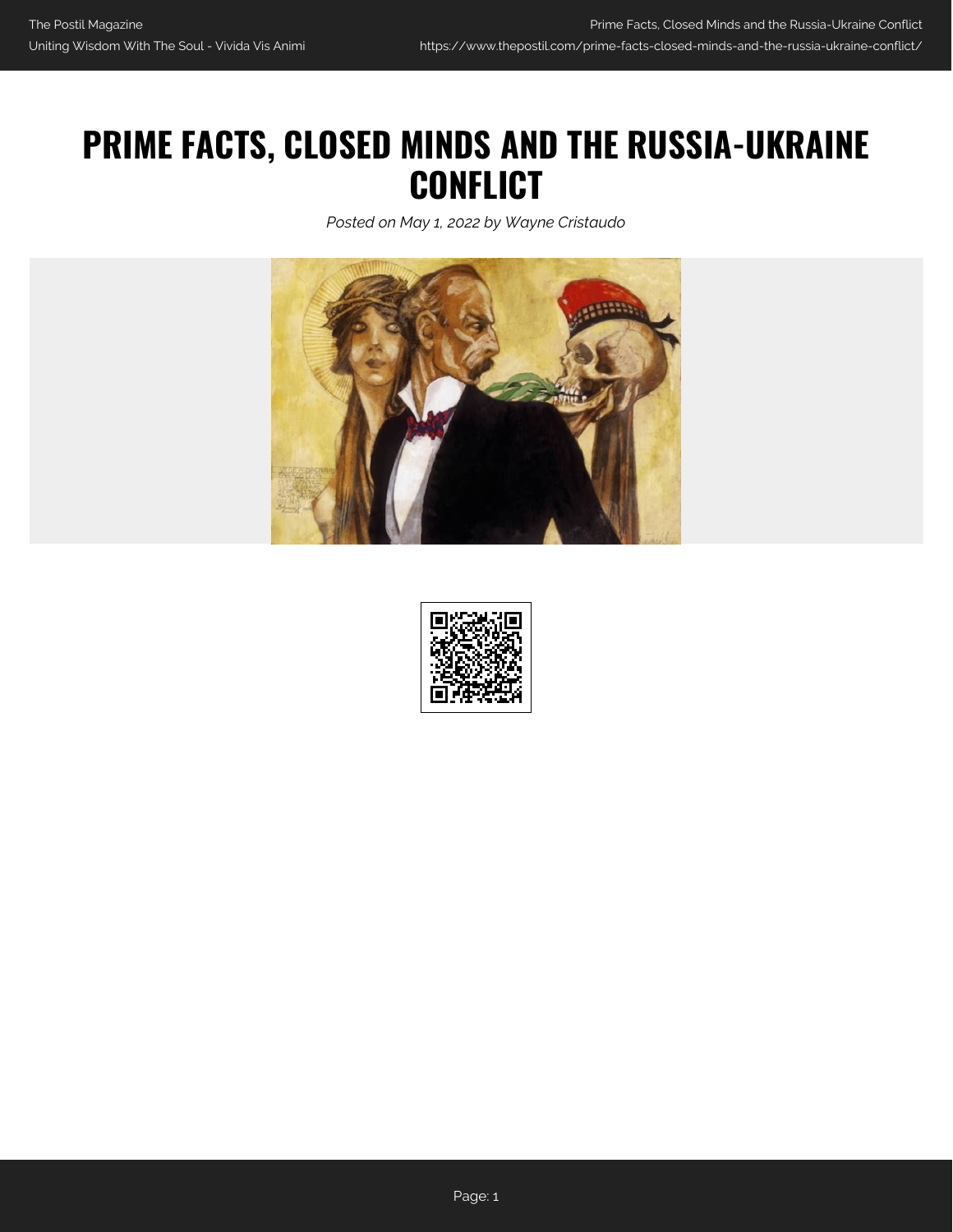**1.**

- "Climate change" can only be overcome if we stop using fossil fuels and develop green energy. Anyone who disagrees is a climate denier or climate sceptic—and a conspiracy theorist;
- Racism in the Western world is systemic and can only be overcome when all white people acknowledging they are racists and privileged. Anyone who disagrees is a racist;
- Muslims are victims of imperialism and racism. Anyone who criticizes Islam is an Islamophobe;
- One has the right to choose one's gender because gender is a social construct. Anyone who disagrees is a transphobe;
- Vaccines ensure the survival of the species. Anyone who questions any vaccine is a science denier—and a conspiracy theorist;
- Anyone who disagrees with government-approved "science" about Covid-19 is a science denier—and a conspiracy theorist;
- Russia is guilty of an unprovoked invasion of the Ukraine. Anyone who disputes this is an enemy of the "Ukrainian people" and a Putin stooge;
- Anyone who believes in the inviolability of free speech and universal access to social media platforms is an advocate of haters, misinformation, disinformation and oppression—and conspiracy theorists;
- Donald Trump was a president for white supremacists and was a Russian plant. Anyone who disagrees is an enemy of democracy;
- Anyone who thinks the US election of 2020 was shrouded in an array of electoral improprieties and should be subjected to a thorough independent audit is an enemy of democracy—and a conspiracy theorist;
- Anyone who thinks that the riot of January 6, 2021 was not an insurrection is an enemy of democracy—and a conspiracy theorist follower of Q Anon;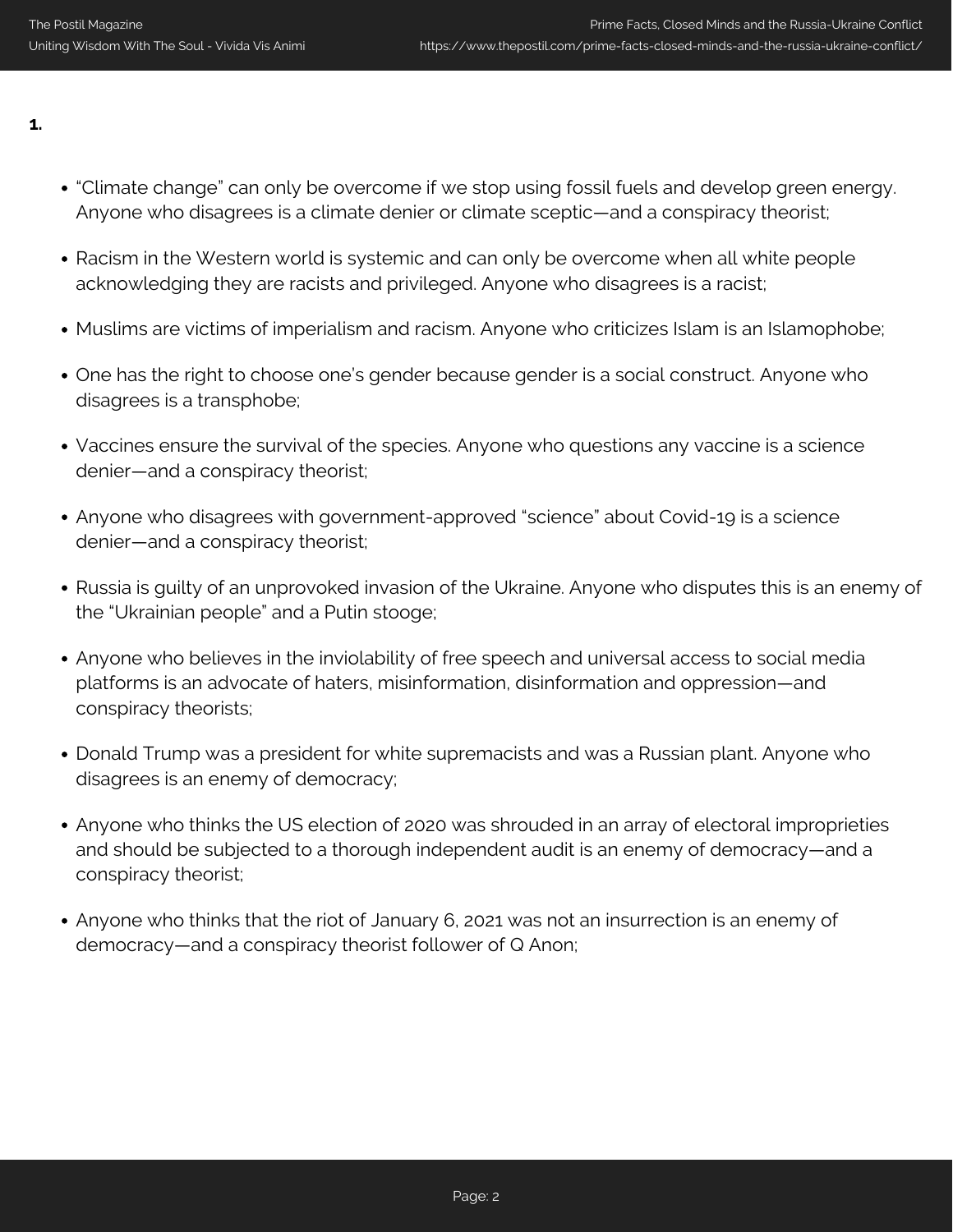- Anyone who thinks there is a distinction between migrants and "illegal" entrants who enter the United States through the Southern border is a racist;
- Anyone who disputes any of the above is not to be trusted and may rightfully be denounced, deplatformed, and deprived of his livelihood—and is most probably the dupe of some conspiracy theory.

Those who think the above claims are false do so because they detect a general fallacy lurking within each of the claims, whether it be a fallacy to do with the nature of science, the nature of racism, the nature of nature, the nature of authority, the nature of international diplomacy, the nature of emancipation/freedom or equality, or the nature of speech and information. Irrespective of the larger fallacies at play, the problem with the above claims is that there is at least one fundamental or prime fact that each claim is simply not attending to. And anyone who disputes the claims above will almost invariably draw attention to facts which are of such fundamental importance to the broader topic at hand that, if true, the claim collapses.

It is also conspicuous that in a world so complex in terms of the systemic modalities of world-making, reality-participation and formation (reality is not simply a block of "there-ness," but something "happening" through every breath and deed that anyone living makes at each and every moment), that such issues from the climate to the most intimate of our existential features may be reduced to an ethico-political position which is so definitive, so absolute, that it can brook no dissent. Each one of these issues now comes with a truth status that must be locked in—anyone who publicly objects to anyone of them is spreading misinformation or disinformation. For the survival of the planet, the securement of world peace, democracy, an international world order it is required that everyone must subscribe to the ticket of truths on the list, as well as any others that those who decide which truths must be locked down identify. As with the truths themselves the Western political and ruling class has increasingly come to defend the necessity of the closed mind as the sine qua non of the values to be instantiated. The reductive and simplistic nature of the truths also allow for that class to easily train and deploy compliant truth educators, enforcers, informers, and persecutors.

Although the list forms a "ticket", some will think it perfectly reasonable, to think that a commitment to one of the claims above does not require commitment to all. And yet, what is very conspicuous is that the same techniques of truth validation, and dissent suppression apply to any item on the ticket. Further, by agreeing with any one item on the ticket one will find oneself forming an alliance with and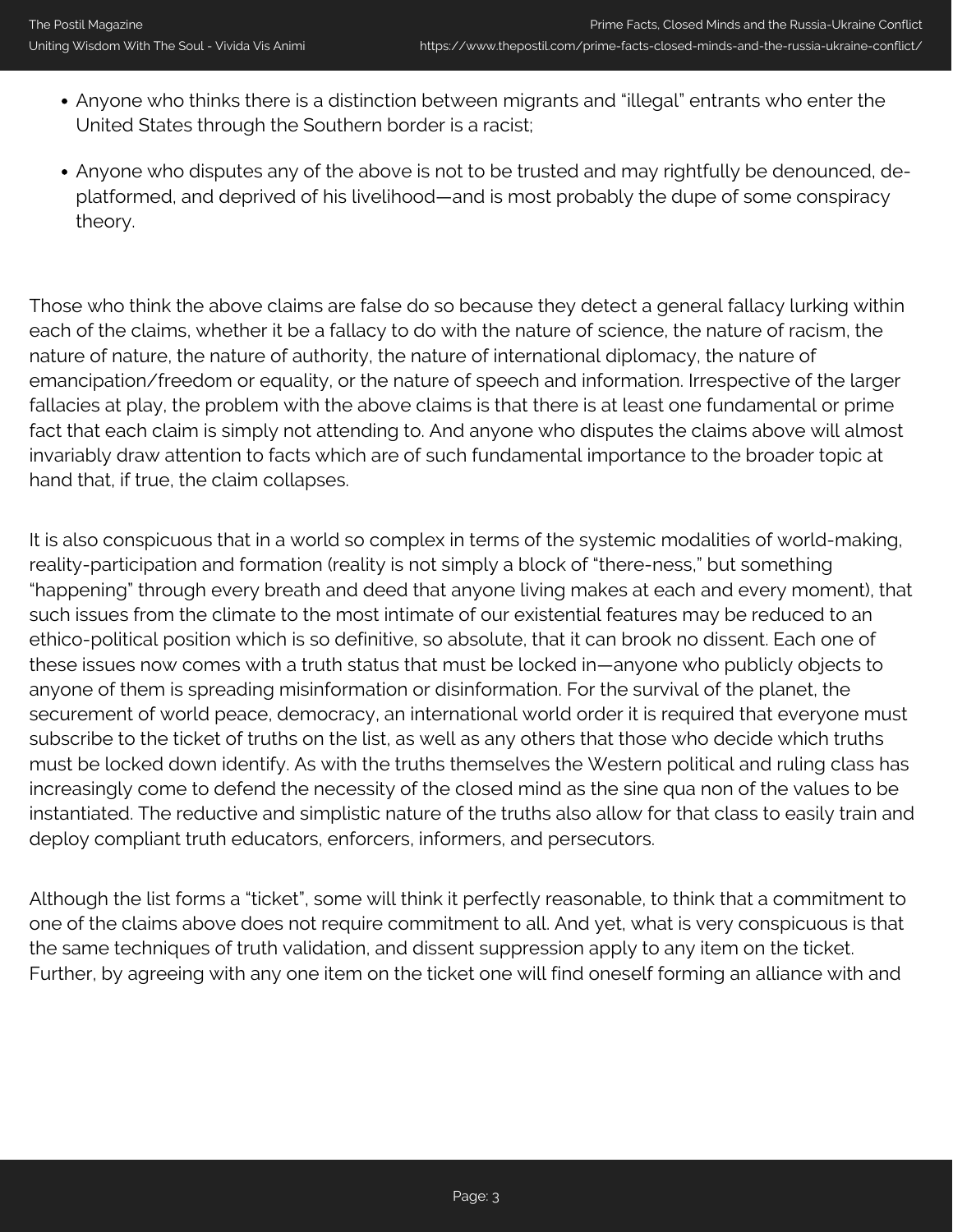thereby adding further authority and power to the party that one might wish to oppose on every other item on the ticket.

Thus, it is with the Russia-Ukraine war many people who are vehemently opposed to the corporatist liberal progressive technocratic view on life find themselves marching lock-step with that same globalist ruling political class and its "leadership" who seek total conformity of speech, thought, and "best practice" to create a world of inclusivity, diversity, equity, appropriate pronouns and boundless wealth for a tiny percent of the world's population. It does not matter which foot-soldiers are fighting on which mental fronts, so long as each front is attended to so that independence of soul, mind and action can be replaced by mental and spiritual conformity that complies with the various agreed upon bullet points of value and policy that have been identified by the leaders of the international order, which is to say Western "democracies."

Many people with whom I broadly concur with about the destruction of the best values that the West has discovered and institutionally cultivated do not see the Russia- Ukraine war as but one more ticket item. But, nevertheless, what they do is give credibility to the same sources of information that have proven to be untruthful and unreliable on all the other ticket items. They are, in other words, unwitting foot-soldiers for the same vested interests of big-tech-media owners, big-pharma, the arms industry, big energy, global finance, big government, etc., who are dictating the way the world must be.

For the remainder of this essay, I want to use the example of the Russian-Ukraine war to focus upon one extremely common personal shortcoming that I think has contributed to the Western intelligentsia becoming the foot-soldiers and enablers of an elite who are creating and presiding over an increasingly soulless, mindless and totally conformist society: this is the tendency for people to confuse what they think they know with what they do know. Never has the importance of true and reliable information played such a decisive role in how people go about their daily lives. Thus, too never have people been so dependent upon the ability, integrity, and accuracy of those who identify and provide information about the processes and events transpiring within the world. Never has philosophy, as the means by which we may better organize our information as well as assess the method for excavating or accessing and combining information, been so importance to the whole of society as it is today in which all our life-systems have become ideational concatenations. And as ideational concatenations, one erroneous idea may suffice to collapse all that we think of as certain and valuable.

The price paid for building our world upon ideas is the precariousness of that world precisely because it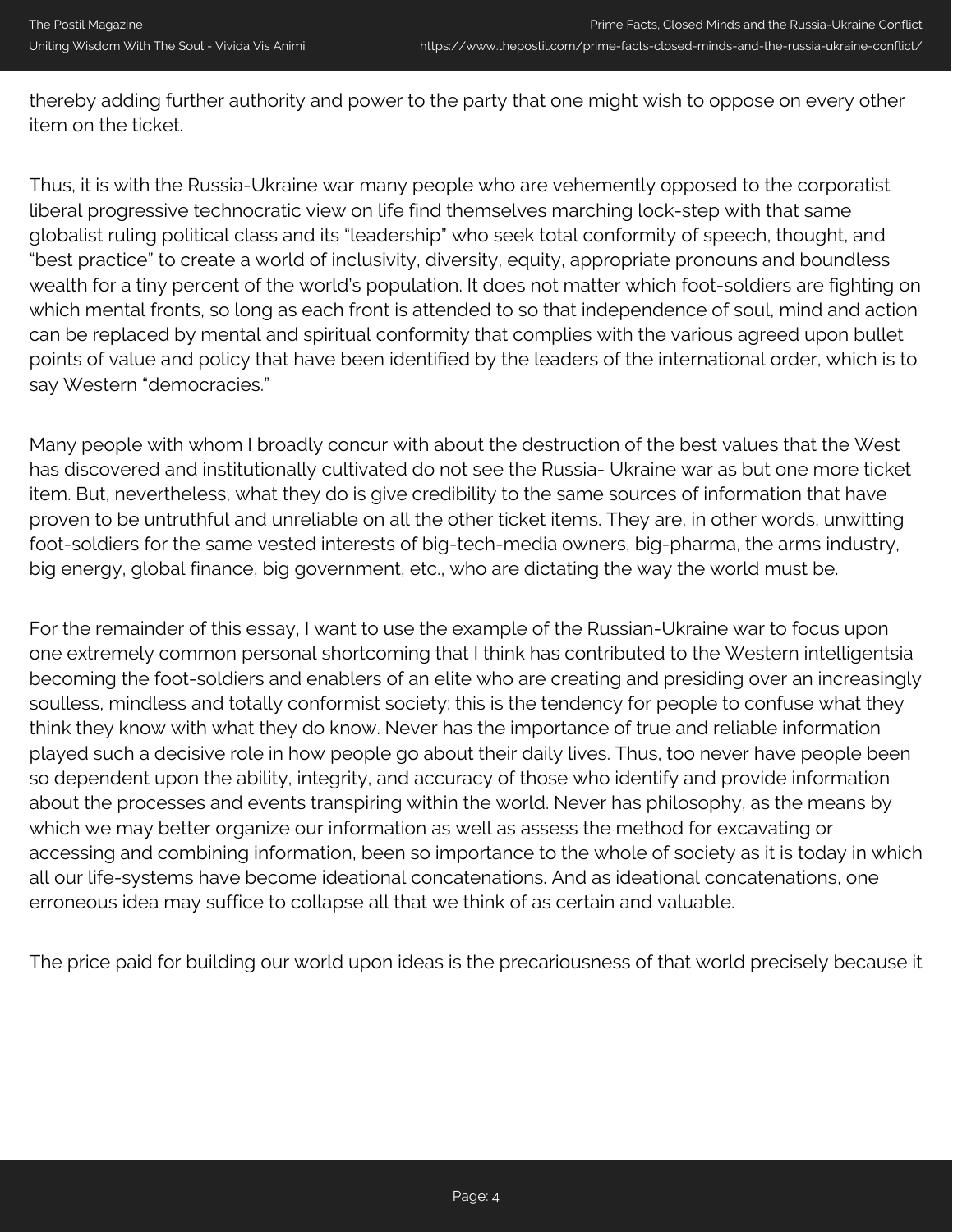only takes one mistaken idea to be uncovered for catastrophic consequences to ensue for all the stakeholders of that particular concatenation. No wonder that people are so dogmatic, so defensive, so hostile to those who may jeopardise an ideational order which gives them purpose, status, and economic security. Woke ideas are easy to dismiss and satirise, but what is not easy to dismiss are the stakeholders whose lives and livelihoods depend upon the narratives they instantiate and, understandably, aggressively defend as if their very lives depended upon them – which they do. The triumph of *idea-ism* means that there are numerous classes of ideas-brokers whose economic and personal interests are completely dependent upon those ideas which they have built their careers and interests upon. The quality of the society as a whole, though, will depend upon the quality of ideas that have triumphed. Assuming that a generation is 25-30 years, and that it is with the American and French revolutions that we see a birth of a new (i.e., modern) world, the socio-political contestation and developments which are definitive of modernity are a mere eight or so generations – though liberal progressivism of the sort that has now become the dominant ideology of the West, has only been dominant for one generation. In other words, the ideas that have formed modernity and have developed within modernity have barely been tried and tested.

The totalitarian ideologies of the twentieth century, and the ideology that drives the United States now illustrate that whatever the achievements of modernity, securing perpetual peace is not one of them, even though that was the dream of those philosophers whose ideas played such a decisive role in helping form the mindset, goals, and concepts of legitimation of the modern. Though the Enlightenment dream of a new world was meant to be universal, vast portions of the globe live within premodern values, relationships, and priorities alongside modern technologies. Although they usually invoke a crude kind of cultural relativism -as the means for attacking more traditional Western values and bestowing their moral benediction on the Other to demonstrate their virtuous largess—most modern professionals have neither any genuine interest nor understanding of the how, why or what of peoples who live outside of the supposed halcyon of modern ideational systems of social reproduction and value. Irrespective of that, we moderns simply have not had the time to really know what we are doing because the truth of any idea about how the world is to be made is not merely in the logical congruence it enjoys with other ideas that we esteem, but in the way it is lived out – only the living out of ideas, in and over time, shows us what they really contain, as opposed to what we want or believe them to contain. Believing that we can will what we wish by dreaming up ideas is far easier than living them out successfully – ask any coach of any team in any competitive sport.

Given the ever-increasing gap between what we will and we do, what we want to be the case and what we actually know to be the case, never has the Socratic foundation stone of philosophy proper (as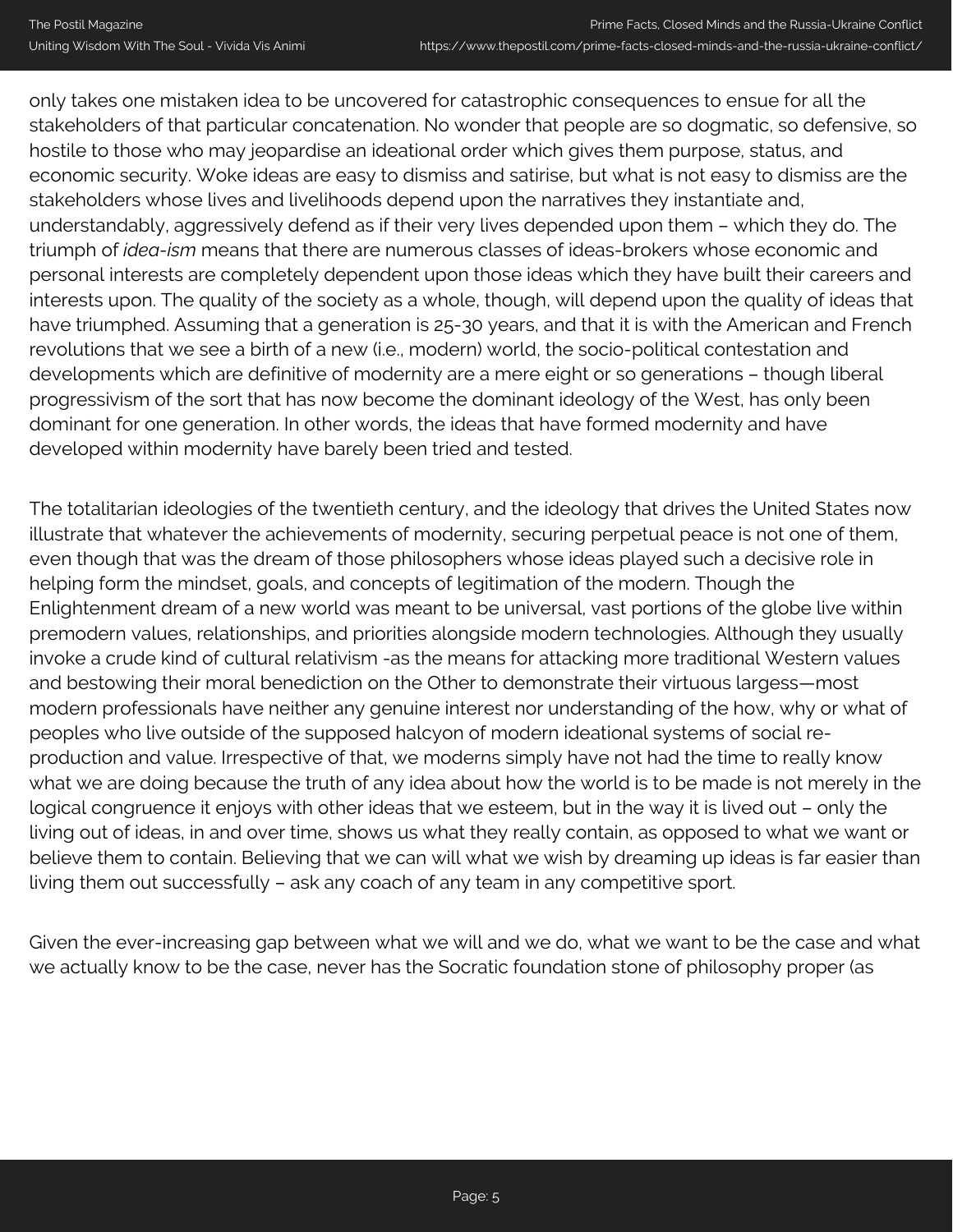opposed to speculative conjectures) been so necessary: that foundation stone is the simple confession of one's own ignorance, and the importance of establishing whether those who claim to have knowledge, know what they are talking about.

In the specific case of the Russia-Ukraine war, I see that people whose thoughtfulness and social and political observations I generally admire have swiftly accepted very poor evidence to reach conclusions that they identify so strongly with that they are now contributing to locking down one more mental front on behalf of the globalizing elite who are supporting all endeavours to completely control speech and thought in service to their leadership and plans for the future.

## **2.**

The conversations and sense of self-esteem and identity of the professional classes in the West are strongly bound up with the ideas they hold about how the world is, how it should be, and how it can be improved. Educated, professional people like to socialize and converse with other people who are well educated and able to converse about the topics of major urgency of the moment. Those topics range from the workings of nature to the nature of human beings to geopolitics to psychology to economics and society to aesthetics and much else beside. The problem all face is that because of the complexity of the world, gathering knowledge about all the topics that they wish to address when gathered in conversation is time consuming—and most professionals, once their work and relationships and entertainment and recreational activities (which, to be sure, does include reading and watching the news) does not leave a lot of time left for digging more deeply into a topic.

The ability to participate and contribute to conversational gatherings by demonstrating one's knowledge of all the important issues of the day is an unwritten social rule. Given the array of topics and the complexity of the world, the pressure to know "all sorts of stuff" does not change the fact that there is no short cut if one is serious about being well informed about so many of the urgent issues of our time. It takes considerable time to be able to learn which type of information is genuinely relevant to the topic. Because none of us can know everything, listening to experts is important. But anyone who has spent time developing expertise in a field knows that experts commonly disagree. And only someone who knows next to nothing about the history of science or the history of ideas, or the history of disciplines such as economics, or history thinks that one will be well informed by simply accepting a consensus among experts at any given time. To be well informed on any topic means that one must have some way of distinguishing between different experts making contrary claims.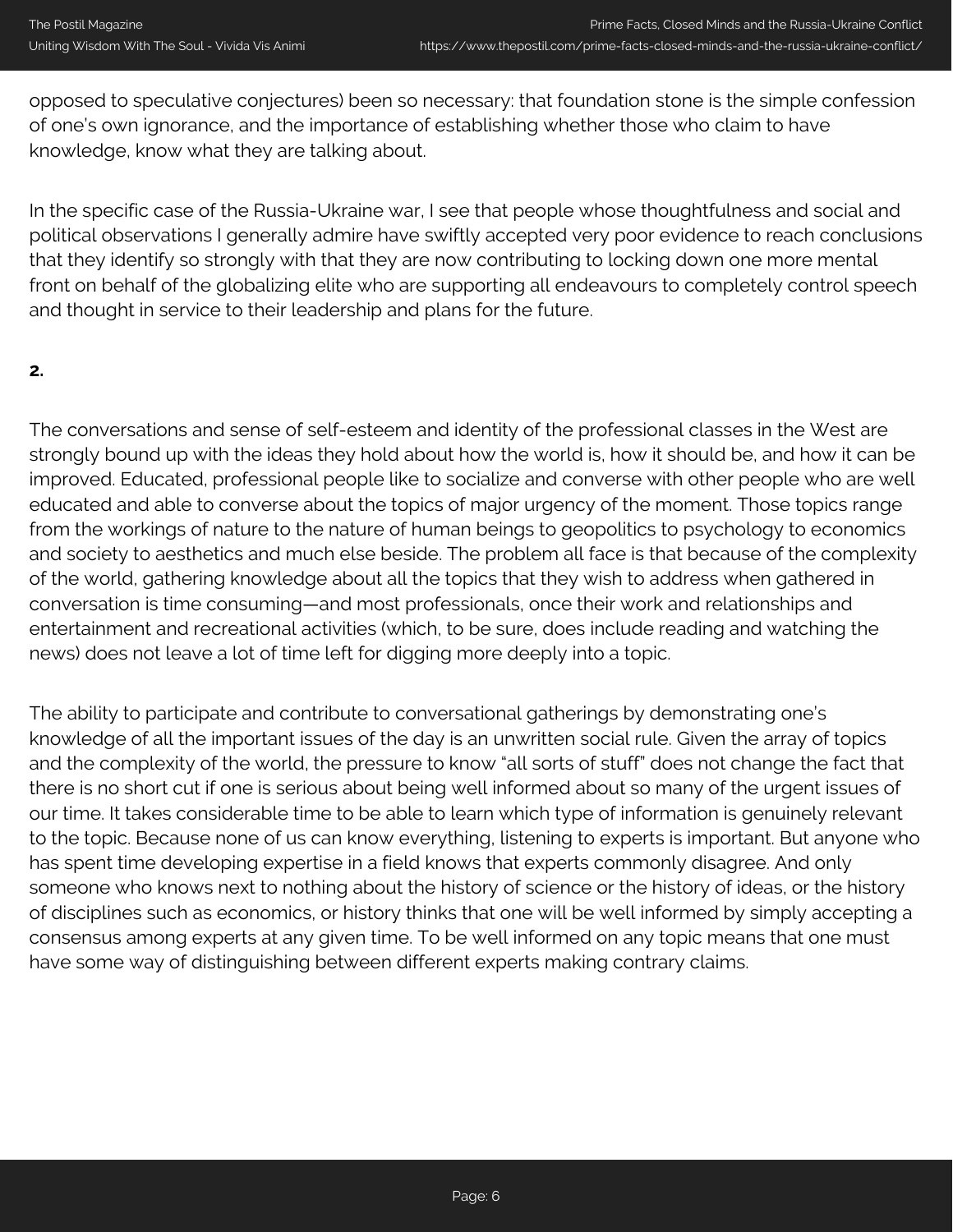Thus, it is that anyone wanting to be well informed should be well versed in the requisite methods of organizing different kinds of information, and hence able to identify which experts are more likely to be making the more accurate claims about an issue. One also needs a reasonably sophisticated grasp of the various theoretical alternatives that are part of the given field in which the topic for discussion occurs. This involves both the time taken to gather contingent knowledge (the appropriate facts), and sufficient philosophical ability and training to be able to identify the potential fallacies that might lead to oversimplifications, false generalizations, and false conclusions.

People with a college education, which is to say the overwhelming majority of professionals, might well assume that they have been trained in such a manner that they are better equipped than those who lack that education to address the topics that become the most urgent civic issue of the day. The fact is, though, that a college degree does not deliver that anymore: and that would be amply evident were a random sample of college educated people asked to answer even very basic questions of history, philosophy, geography, world politics or economics. Ideology has swiftly come to fill the void that has been created by the pedagogical decline in the gathering of contingent knowledge—something that also required a great deal of rote learning, of the sort, thanks to modern education theory, that rarely exists anymore, in one's mentally formative years.

Of course, the displacement of contingent knowledge by ideational and ideological knowledge which basically requires students imbibe some a priori principles which they then apply to any information that they deem to be relevant to the topic at hand. Thus, for example, someone trained in applying a set of ideas about race or gender to everything that might be considered important might claim that knowledge of a scientific or mathematical theory that has been discovered by a white male is of no important to them, nor to anyone else who has the same identity as them; as if women or black people live beyond the laws of physics, or economics.

This is not only silly, but also damaging to students who are brainwashed into thinking that laws about reality can safely be ignored, and that ignoring such laws will enable them to have a better future. Yet the fact that such claims in the Western world are taken seriously by those who are responsible for education policy and administration and have impacted upon all levels of education is indicative of the crisis in which ideology displaces contingent knowledge.

Further, in premodern societies testimonies, stories, rituals and the like were the currency of social inclusion, today it is ideology, i.e., the acceptance of certain a priori—and unassailable—prime principles which dictate how facts are to be assessed. This is the reverse order of how genuine knowledge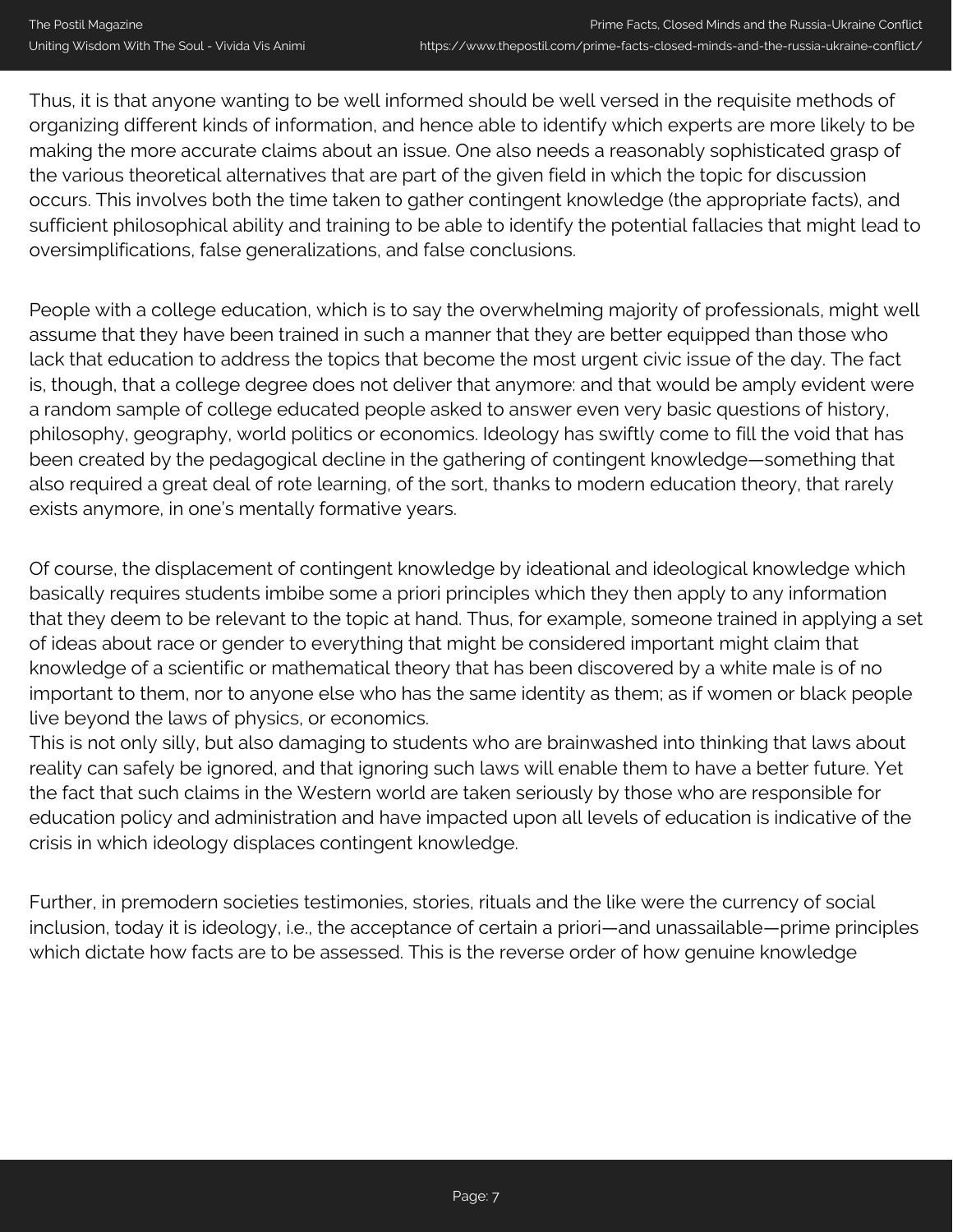develops. Which is why such an approach to world-making is one that proceeds by way of the defiance rather than the understanding of the real. But learning a priori principles can be done very quickly. Likewise, it gives people, whose livelihoods, sense of spiritual purpose and self- and group-worth depend upon knowing about the world and how to improve it, a great means for saving time. Timesaving and space compression are fundamental features of modern life, which dictate our contemporary dependency upon technology, and the direction that technology takes. But it also extends to human beings and their learning, and while it is marvelous to do and know things without much effort, most of us need time to do or know anything well. And there is simply no getting around that. Our contemporary attempt to bypass the requisite time needed to gather and organise information by means of internet search engines indicates the problem of such a bypass: we are easily exposed to, and hence overwhelmed by information, we have not been trained in interpreting and do not really understand, and hence do not know how to act in conjunction with.

The same kind of simplification that applies to ideology displacing contingent knowledge is replicated in the world of cyber information by ideologues (people committed to believing that they know what matters on all important topics) identifying which information (based upon the a priori ideas of those doing the truth-monitoring) is true knowledge and which is false knowledge. Thus the paradox of living in an age where there is more information at any time in the history of the world, while there is also an attempt to control and funnel information - hence to drastically limit information - about all matter of things on a scale only anticipated by the totalitarian ideologies of the twentieth century. It seems that the real story of progress is that mental independence and an individual's knowledge exist in inverse proportion to the amount of knowledge that has been discovered but is identified as too ideologically dangerous to become part of public disputation. Though the next challenge of our intellectually and morally stunted elite is to ensure that the only knowledge to be uncovered and disseminated is that which conforms to what they deem to be worthy of knowing, and hence worthy of paying people to find, teach, and defend at all costs.

Given the combination of the nature of and role played by the professional classes in the modern Western world, the fact that class membership requires being conversant with a range of ideas on all sorts of topics—"talking points"—that serve as the social glue, the complexity of the world, and the limited knowledge that even the extremely well educated person in a specific field might have, it is very understandable why the professional classes are so dependent upon the various forms of media not only providing information upon the vast array of topics which they need to be conversant with if they are to be considered people worth associating with, but also upon the "talking points" or "formulae" that represent a particular "take' on a topic. For it is not only being conversant on the topic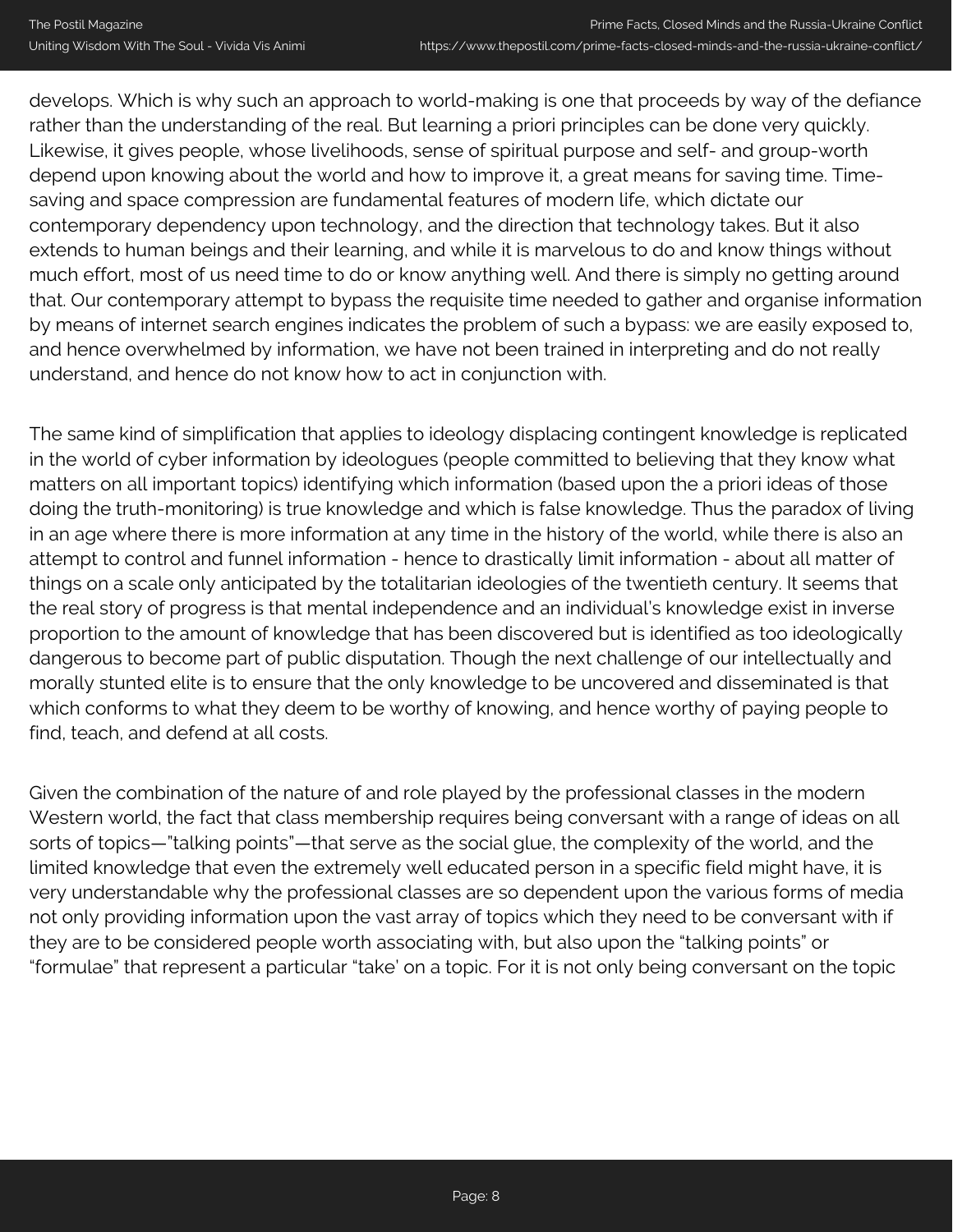that matters within a group, in which no one actually knows very much about the topic other than what they have picked up from the media, but it is even more important to be able to know what the "answer" is to any given issue—e.g., eliminate coal, teach critical race theory, allow choice over women's bodies, etc.

Given the pressures that are part and parcel of group membership and acceptance, it should be no surprise that members of the professional classes are not only largely in agreement with each other and with the media and public figures who provide the various "takes" on the topics of the day, but members of these classes see all major issues as political in nature, and they identify almost completely with the sum of political positions which they feel passionately identifies what kind of person they are. It is also not surprising that members of our professional classes have next to no desire to explore arguments that might undermine their convictions.

Likewise, when encountering someone who may have spent many years studying topics that they have come to feel strongly about based upon very cursory "information" they are not open to absorbing new information, nor considering alternative interpretative approaches which may cast that information in a different light. To expose people's lack of information and lack of knowledge is akin to showing that because they know next to nothing, they are nothing. I am reminded of this constantly on social occasions where my more than fifty years of studying and teaching Political Science is not considered of any importance whatever if I dare to raise questions that might destabilize the strongly shared consensus and conviction of the latest issue to consume the media and the minds of my friends.

The exact same behaviour I detect in my circle of friends is identical to the behaviour I witness among intellectual colleagues. People who are specialized in areas such as English Literature, or subjects having little to do with Political Science, seem to know all that one needs to know about any political issue of the day—and as in my personal circle, they too repeat what they have picked up from their diet of news. The more adroit amongst them may scour the web, but only for those sites that share their political point of view. Their thinking is the thinking of closed mindedness—it is not that thinking does not occur; rather, their thoughts are locked in, and they share socio-political consensuses among the like-minded, and thus never face being challenged. Their thinking is on auto-pilot—they have a phrase, and explanation, a put-down for anyone who has the temerity to see things differently.

The academic work-place mostly consists of the like-minded; and the chances of getting tenure for anyone who does not go along with the consensus is increasingly zero. So, the academic work place is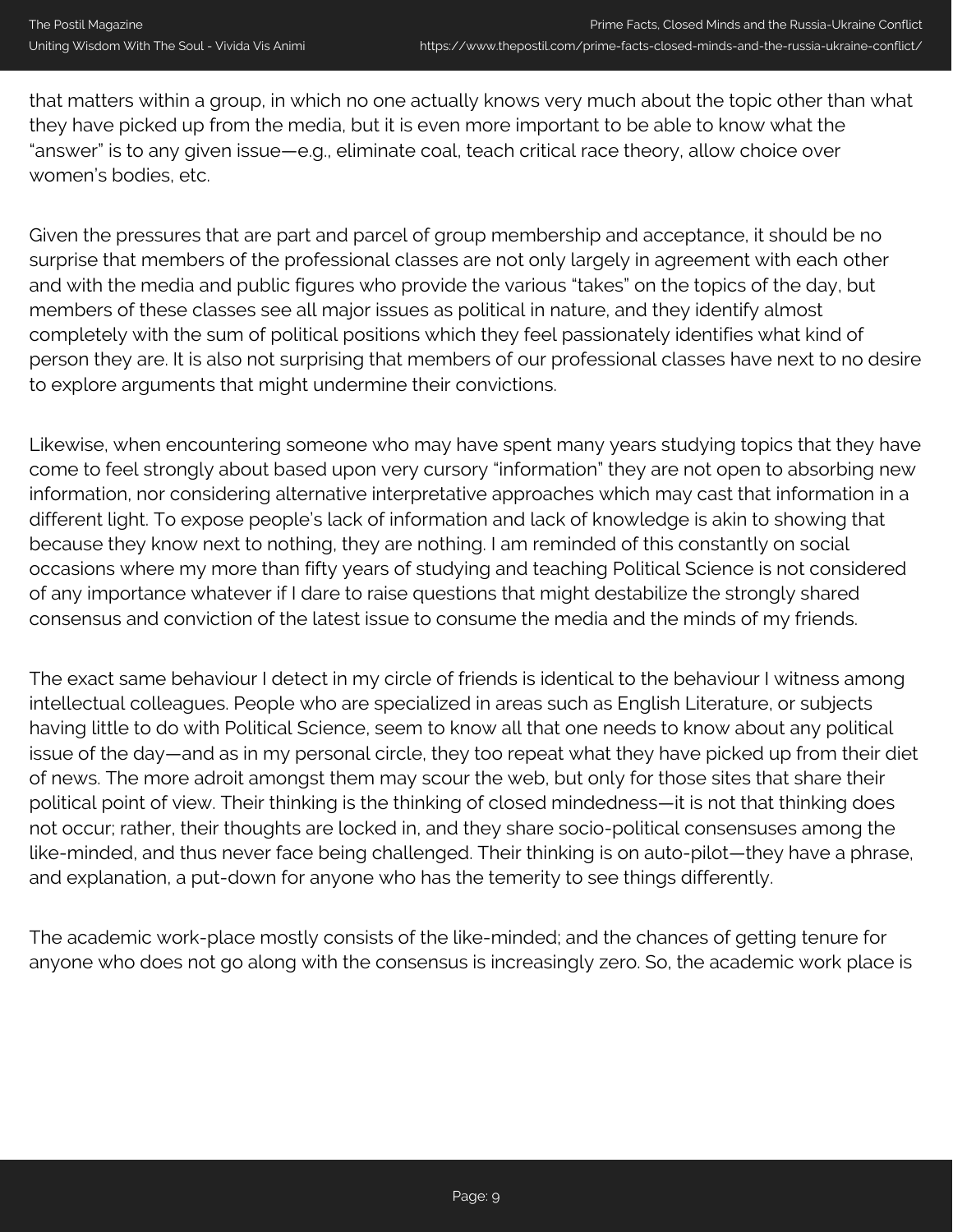the last place of meeting someone who might upturn the consensus. Closed minds are vaults, and all but impossible to open. The academy is no longer the place in which one typically may access the best that has ever been thought, but rather it is the place where the prejudices and myopia of the professional classes are manufactured, and where anyone who deviates from the consensus of what ideas are to be manufactured, distributed and monitored is to be excluded.

Thus too it is symptomatic of the great globalist elite transformation that has dictated the purpose of authority, the role of knowledge in shoring up authority, and the nature of what constitutes knowledge, and to which purpose it is to be put how university administration has moved from its role of enabling the academic pursuits of teaching and learning to be unencumbered by incidental administrative tasks that are required for the day to day necessities of institutional activity to articulating, planning and managing the core values and types of knowledge which are disseminated by academic employees.

The universities and schools of the West provide the academic foot-soldiers for the administrators of global knowledge and leadership. The university administrators, like CEOs of private companies and the governments and senior appointees of the public or civil service are all implicated in advancing the same ideas that form the conversational talking-points in dinner parties, bars and restaurants wherever modern professionals gather to bond and demonstrate that they have the knowledge that illustrate that they belong to the group who knows how the world works and how it can be improved. It is the greatest Ponzi scheme that has ever existed, and trying to trace its creators to this or that secret society misses the point that it exists because all sorts of people identify with it. Unfortunately, though, like all Ponzi schemes the lack of something genuinely good ever coming from it is intrinsic to its nature and the deception at its base.

In this case, though, the deception is not even known to those who stand most to gain from it. That might be disputable, and one might make a pretty compelling case for the likes of Bill Gates, George Soros, the Rothschilds, Jeff Bezos etc. knowing what they are doing, but while they may know how they may make personal gain, I cannot see how even they will not eventually be caught up in fallouts they have not calculated for. And that is the problem with all calculative thinking when applied to the human story. To the extent that Globalism inc. has fueled fires of what may be a protracted and global period of war I find it difficult to envisage that they and/or their lineage will come out of the catastrophe unscathed.

**3.**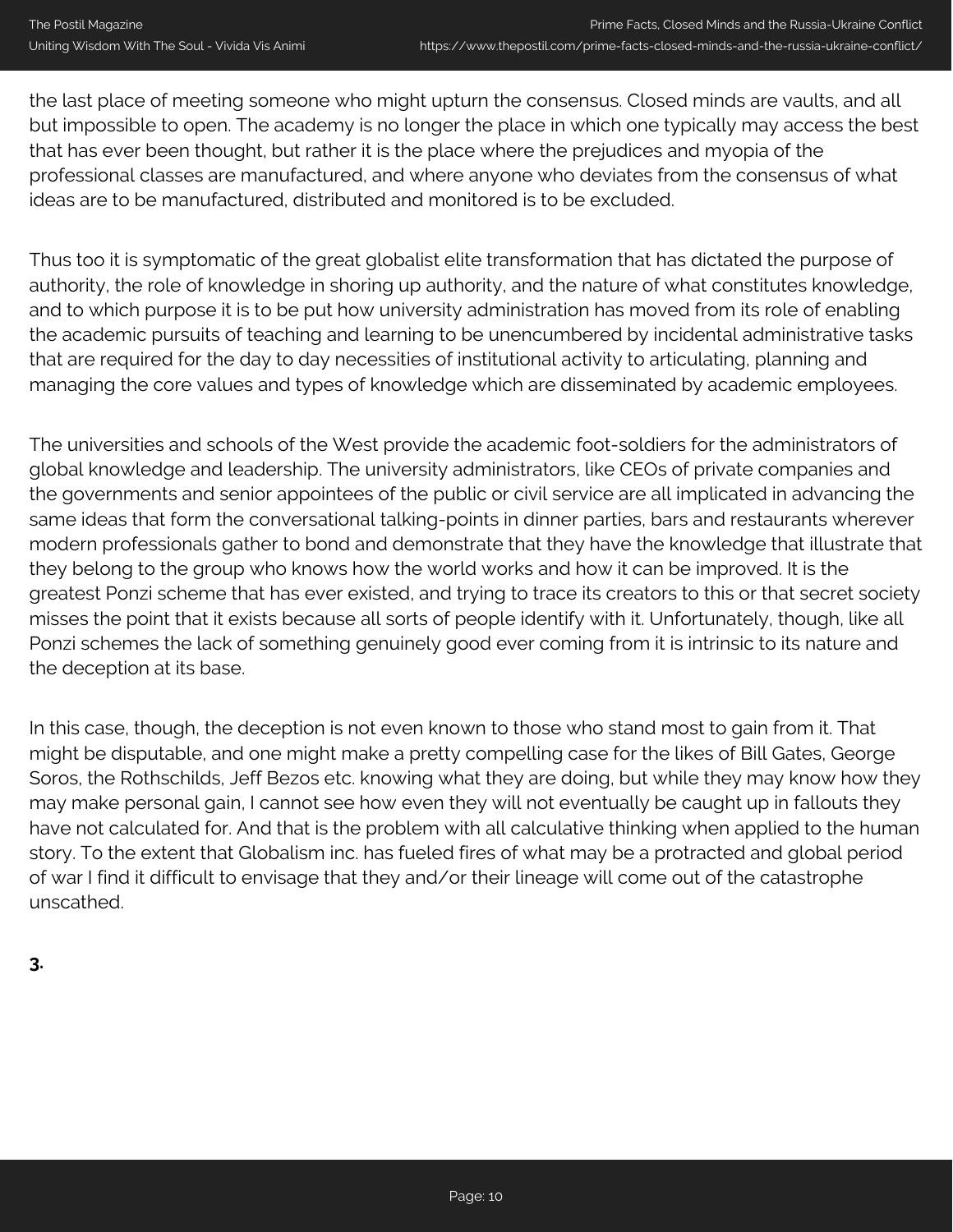If Descartes's formula "I think therefore I am" is the founding principle of the modern metaphysical journey of the world and self-making, a journey in which comfort and longevity are the ends of life, and mastery over nature the means, then my experience has taught me that "I am what I think" is the belated corollary of the professional classes who are living in what Descartes had merely dreamt of.

Descartes, of course, was the original metaphysician of that project, which would come to be known as the Enlightenment—in no small part due to Descartes' elevation of the natural light of reason as the source that enabled one to follow that method of analysis and synthesis (breaking down things into their simplest parts and reassembling on the basis of their causal connections); for it was that method which he said would lead us to become lords and masters of nature.

Although Descartes himself shied away from spelling out the social and political implications of that project, they were quickly spelled out by others who, in spite of their metaphysical differences, were also committed to breaking down experience into its constitutive mechanisms—most notably Hobbes, Spinoza and Locke—and refabricating the natural and political world according to the clarity of their ideas.

The problem with following the path of ideas was espied by that canny Scott, philosopher, and minister, Thomas Reid. He realized that the "way of ideas" (a formulation provided by Locke about the path of the enhancement of our understanding of the world) was a reductionist approach to reality that oversimplified the nature of reality and even the nature of science—Reid was every bit a Newtonian as Immanuel Kant, who can rightly be identified as the last great philosopher of the Enlightenment. But unlike Kant, Reid looked to language and social environment and circumstance, rather than philosophical ideas and principles that had been philosophically honed by someone who created abstract thought cathedrals, as providing us with vital information for making decisions about our lives.

Elsewhere I have written a rather turgid tome on what I call philosophical "idea-ism" (sic.), but here I want to speak of ideas in the more commonsensical way that is consistent with Reid's commonsense philosophy, and the more ordinary language sense of an "idea." And, in so far as I am curious about why people who are not mere ideologues, people who are normally sceptical (in a good way) and thoughtful about the way the world is and why it is the way it is now—now embrace claims that are not true.

Most of us, most of the time, act in the world the way we do because of our induction into its pathways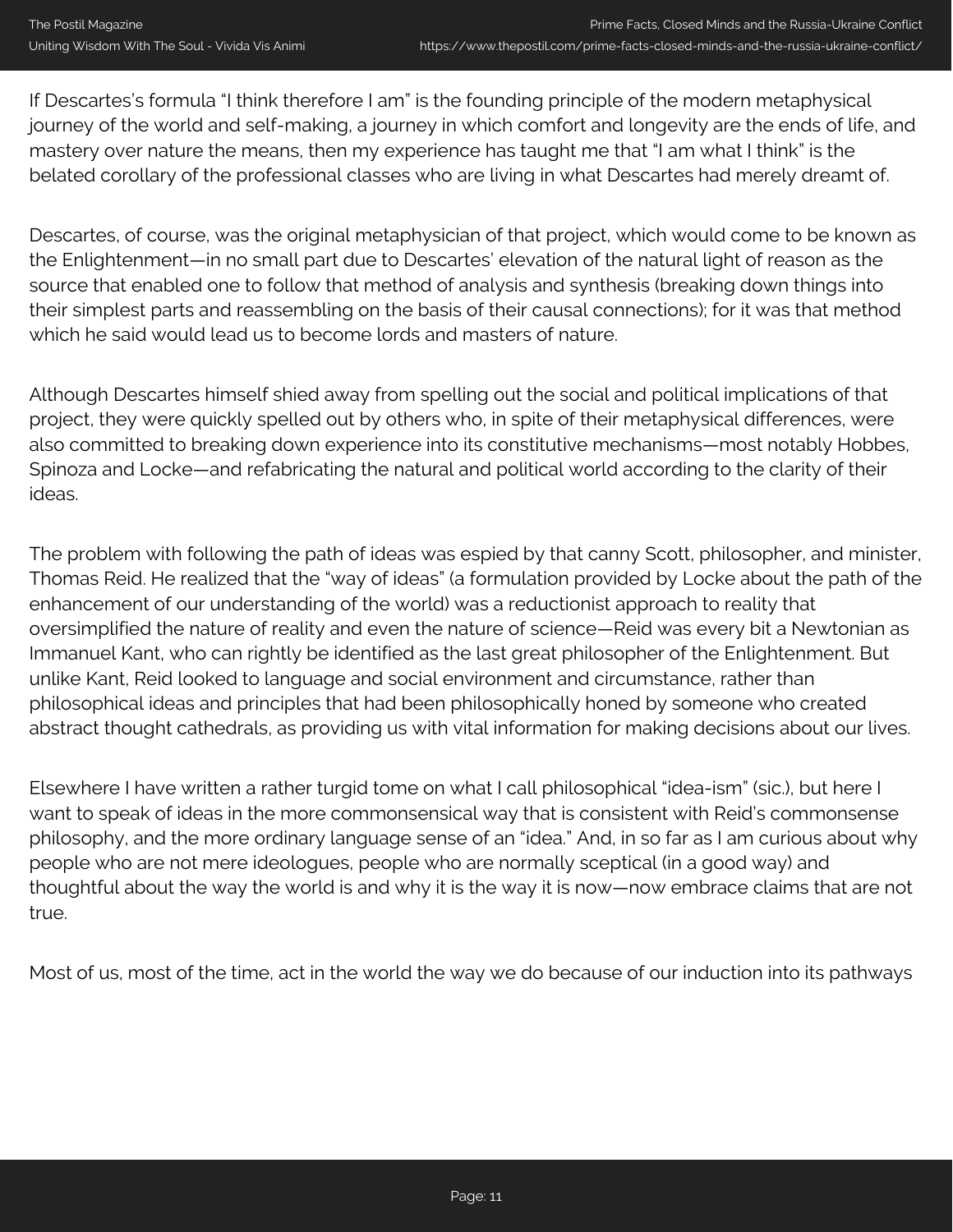and possibilities, and the capacities and the feelings we have in our participation in it and with it. Most of the time our practical engagements provide the horizon of possibilities and potentials we engage with (Martin Heidegger developed an entire philosophy around what philosophers had largely ignored because of an undue emphasis upon reflection and consciousness in our being in, and making of, the world).

However, when we converse about the state of the world, reflection is indeed important, though it invariably brings with it a horizon of tacit/unconsciously accepted commitments, appeals and consensuses—and the question of the quality of reflection is bound up with the quality of the evidence we have in making our judgments and claims. Vico had observed that philosophy was a way of thinking whose seeds were originally institutionally instantiated by practices that had evolved in the assembly/"law court."

Once we seek to think about the world as such, we rarely retain the theoretical disposition—a disposition that, as the original Greek term theoria indicates, has also the vantage point gained by a seating arrangement which enables us to see the whole of an action, as opposed to the limited line of sight which the actor himself has at his disposal. Life, though, is neither a court of law nor a play, and our reflective disposition is rarely of such a quality that we see "clear and distinct ideas" (the way and desiderata) for the natural light of reason building its new world.

What constitutes the relevant ideas for a narrative will very much depend upon what kind of claims, and hence what kind of narrative one is making. Kant famously took the traditional philosophical trinity of the good, the true and the beautiful and made a powerful case for distinguishing between different kinds of judgment claims—experiential, moral and aesthetic—on the basis of their distinct underlying (a priori) preconditions. Though G.W.F. Hegel would swiftly expose some of the problems with Kant's artificial application of too strict a severance between the three. Hegel also rightly emphasized that ultimately what we know about anything at all is both a social and historical, and institutional process, commencing with the language we use to depict and communicate, so that we may explore further into potentials and hidden layers of processes and aspects of the logos of phenomena and its spirit.

Nevertheless, it is true that if we are dealing with an event, it would be a mistake to construe the various kinds of judgments we deploy in dealing with its different aspects and our responses to it, as if they were identical to how we might appraise phenomena of the type required for natural science claims (as would be appropriate for claims about the future of the climate). When it comes to political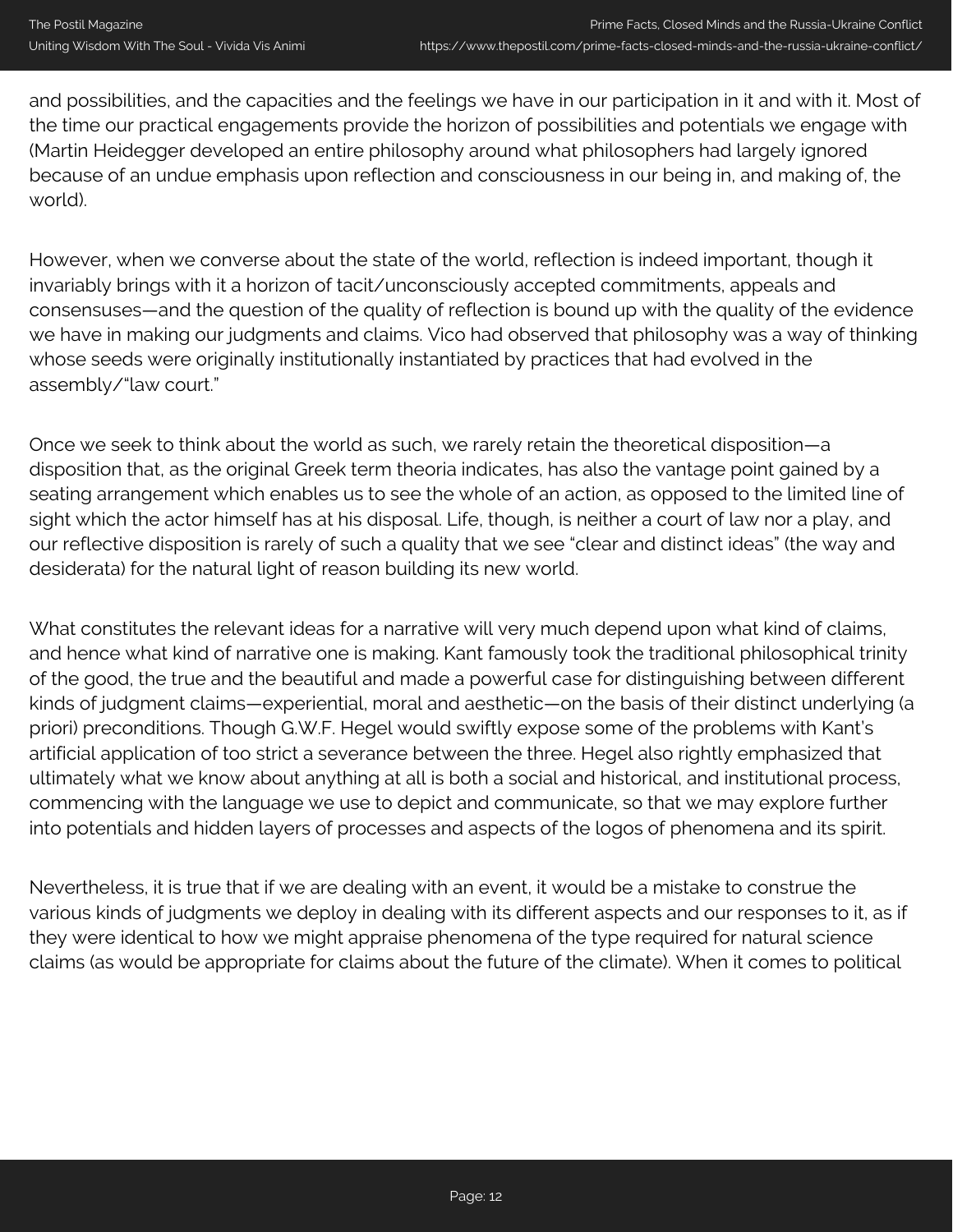and social facts or matters, we are speaking of facts, albeit facts in which intentionality and an accompanying horizon of background circumstances and characteristics—themselves facts of a sort—are absolutely intrinsic to the facts themselves. That is, we are dealing with a situation in which the meaning really matters. And hence we have to take into account that facts are never stand-alone items, but aspects of larger meaning-providing fact-blocks.

Unfortunately, many commentators, including academic ones, who see themselves as gatekeepers of meaning, believe that the "philosophy" they use to depict the meaning of an event itself provides an express route to knowing all the essential facts of any phenomenon that falls within their area of "expertise." In this way they let philosophy do the work that only contingent knowledge, and attention to the kinds of (methodical) questions that need to be posed to the phenomena can satisfactorily do. Indeed, acting thus, they substitute their own ideas and pseudo-reality for the reality they are supposed to be clarifying. Their ideas may be clearer and more distinct than a more contingent-based analysis would provide, thanks to their deployment of certain moral ideas and classifiers identifying who is right or wrong, guilty or innocent, but it is ultimately not doing anything other than misleading people about the nature of the event. And it is also shoring up the status of the commentator who ostensibly has identified who is virtuous and who is guilty—clambering on board of the good ship "Leadership."

In the case of the Ukraine war, there is no end to commentators who vie to identify the innocent and the guilty— though the answer is simple because it has been predetermined: Putin/ Russia: guilty; Zelensky/ Ukraine: innocent.

But let us pause upon facts as such before addressing the specific facts that are germane to the terrible event taking place in Ukraine now. For at the moment, Western media and political leaders have dictated which ideas matter when it comes to discussing the war—thus RT news has been vanished from YouTube, while news outlets scream out Putin's malevolence and guilt, Russia's cruelty, (non-ethnically Rus) Ukrainian bravery, Russian false flags, Zelensky's honorableness, etc.

The prime facts upon which subsequent facts informing us about an event are mounted are rarely obvious to most people's "knowledge" of world historic events—were that not the case historians would shut up shop, and not persist in endlessly trying to find one more prime fact that "sets the record straight." Having limited knowledge about the facts of an event is inevitable, but it is also the limitation of the facts that we are aware of that make it very easy to jump to conclusions about the causes and moral nature of an event in which we identify with people we recognize as being more like our good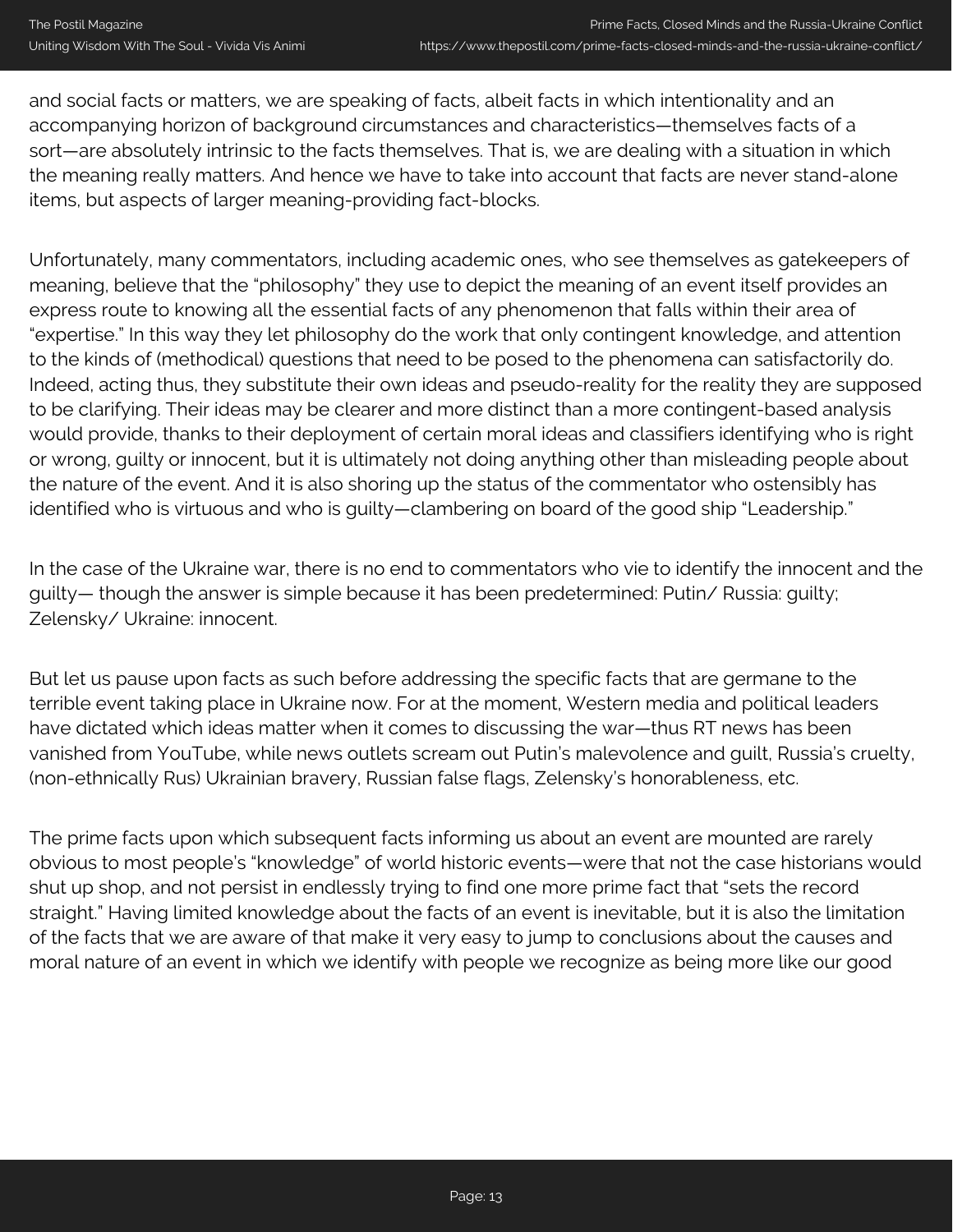## selves.

Concomitantly, our limited knowledge is typically the result of ignorance of prime or foundational facts. That ignorance may simply be due to the obscure nature of a prime fact- and the obscurity may itself be due to simply not looking closely enough into the details of a situation and paying attention to the weight of a particular deed. But prime facts may also be shrouded in secrecy and lies as well as ignorance. Othello is possibly the greatest literary example of the tragic nature of believing a lie. There are so many recent examples of the deliberate concealment of or false fabrication of facts that have political importance one hardly knows where to begin: but Iraq's possession of mass destruction is one of them which will forever be a reminder of the nature not only of the incompetence but dishonesty of the United States government and military in the post-Cold War period.

Another prime fact that is pertinent to United States and Russian diplomacy, and to why Russia has very good grounds not to trust the United States, is the support that the United States had given to Chechen jihadists, thus fueling the Chechen war and terrorist acts against Russia. In that case, the prime fact of CIA involvement in the war was simply concealed from, rather than lied about to the Western public.

The concealment of military support for jihadists and Al-Qaeda and affiliated terrorist groups against the Assad government by the United States is also relevant to why the Syrian government has forged stronger ties with Russia, and why, yet again Russia cannot ignore the fact that the United States is deliberately fueling jihadist forces destabilizing governments with closer geopolitical interests and ties to Russia.

The recent attempted coup in Kazakhstan, and, almost simultaneous attempt to assassinate the subsequently ousted Prime Minister of **[Pakistan](https://www.thepostil.com/pakistan-what-lies-ahead/)** Imran Khan are also facts that most supporters of the United States in its proxy war with Russia are ignorant of, or simply do not see as relevant in condemning Russia's decision to secure its own strategic interest—as if no other governments other than those the United States support have legitimate strategic interests. The seemingly haphazard application of moral principles is invariably the result of people thinking that their interest is the interest of humanity or the public at large. Such hubris is the inevitable accompaniment of people identifying with what they think they know, whilst not bothering to dig deeper into prime facts that once uncovered may leave them in the mud where they think only those beneath them morally flounder.

Every "whodunnit" or thriller with a twist is based upon the concealment of a foundational fact which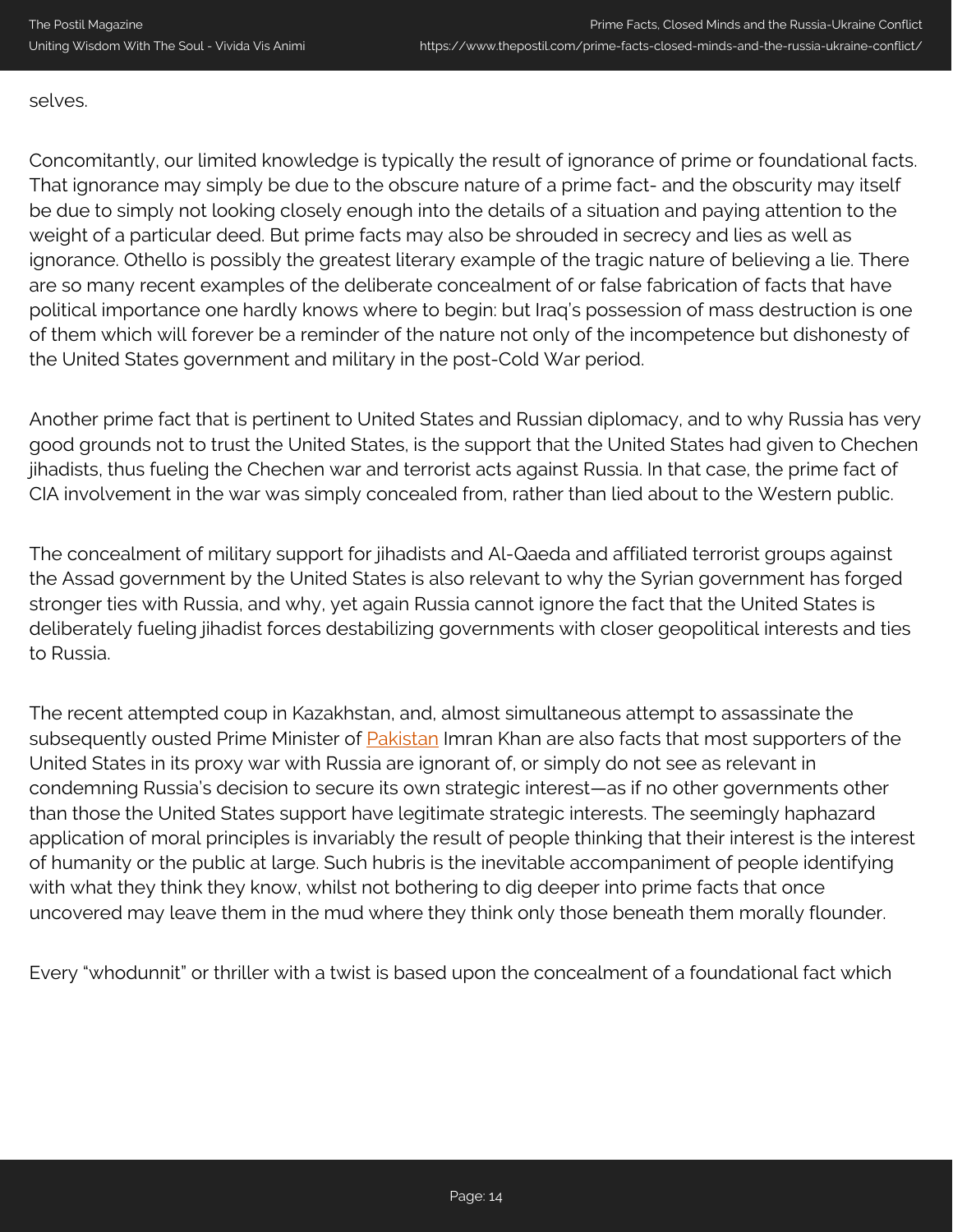provides the key for discerning what information one has picked up matters. For me, the greatest literary whodunnit is Dostoevsky's *Brothers Karamazov*. Everything points to Dmitri Karamazov killing his father—indeed so cleverly does Dostoevsky draw the picture of Dmitri's guilt that he counts on no reader thinking that any reasonable person could have the slightest doubt of Dmitri's guilt (without at least being pulled by Dostoevsky's subtle depiction of Dmitri as a man with all the motive and capacity to kill his father, but with some concealed characteristic within himself, a mere memory of kindness from his childhood, a memory that almost everyone but the most astute men of spirit, would simply not lend any importance to, that would draw him back from the deed).

Thus too, Dostoevsky spends an interminable amount of time in the depiction of Dmitri's trial, repeating all the essential points, so that no reader might miss the point. But, of course, Dmitri was not guilty. One all important-fact was unknown, and it only belatedly comes light. But as it does so, all the other facts that had indicated the guilt of a man evaporate into nothingness.

In *[Notes from the Underground](https://amzn.to/3rVM7qs)*, Dostoevsky had used the form of the novel to argue the case that human beings are not reasonable creatures. In the *[Brothers Karamazov](https://amzn.to/3EVJ3Qj)*, he developed the point that our reason easily leads us astray, because we commonly base our judgments on facts mounted upon other facts which we are unaware of and whose relevance we ignore.

It is the people who are most accustomed to using their powers of reasoning about the way of the world, who are most likely to succumb to the temptation of mounting facts upon non-foundational facts, after making an initial but wrong decision about which facts should provide the basic foundation—but more often these are only associations upon associations (for association-making is the bread-and-butter of the intellectual).

If ordinary professionals feel compelled to repeat what they have been informed about by journalists, or professors who repeat to journalists the ideas that have been fed to them by journalists (with a dash of intellectual sauce to add a special authoritativeness to whatever is being said), then intellectuals as a class invariably feel compelled (I know I am guilty as charged) to write about what they think they know.

Increasingly our intellectuals are indistinguishable from journalists—and their credo might well be, "I Am What Someone Says I Should Think." Indeed, were that not the case, then the academy as a whole would not be the breeding ground of intellectual conformity and compliance with the vision and mission statements provided by Global Inc.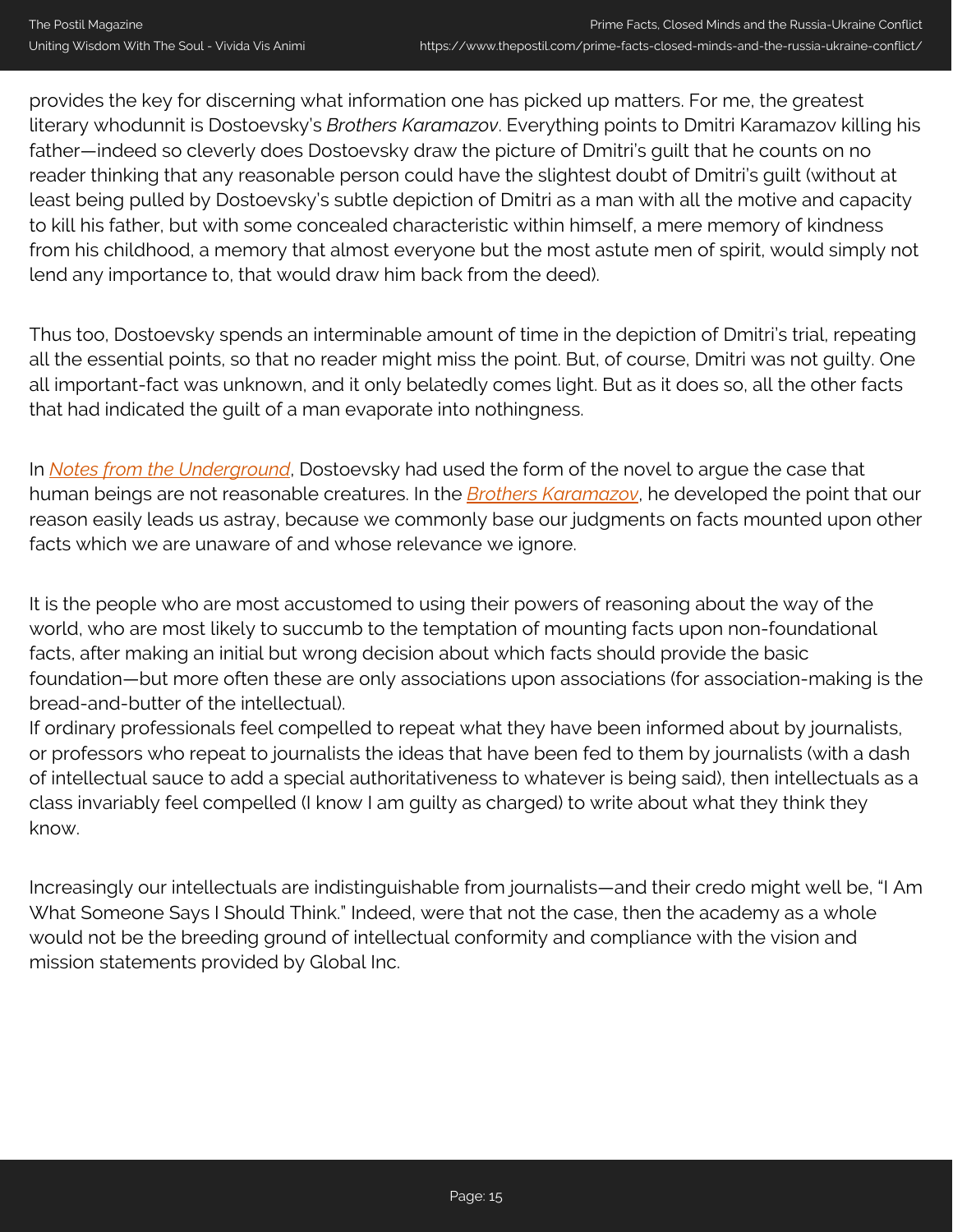**4.**

Everywhere I turn today, I am confronted by people who are absolutely certain that they understand the purpose and reason behind the war in Ukraine—Putin's personality meets the Russian soul in the first step of Russia's conquest of the world, an ambition motivated by the "fact" that one of the richest men in the world and his rich friends can have even more wealth and power—maniacal laughter, stage right. This kind of sounds like Hitler's modus operandi (though funnily enough I don't think I have ever heard people say that Hitler did it for the money—and, come to think of it, they don't say that about old Uncle Joe, either—so Putin must be even worse than those two!).

But I hear people in my "educated" social circle say this without any hint of doubt that they may be talking nonsense—and yet, I cannot open a newspaper, or turn on the news without hearing the same thing. If it is an academic saying it, it is said with a little more preening pomposity and affectation, and usually filmed with a towering bookcase as a background, lending the formidable weight of "learning" to a prejudice based upon a failure to ask the right questions.

And yet, how dare anyone raise the matter of prime or foundational facts amidst the relentless images of suffering? What monster could not accept "our" diagnosis, and hence the legitimacy of training troops way back before the event, and supplying weapons, and potentially destroying the economy and livelihoods of millions of those evil Russians, who are guilty of having Putin as their president and not having the guts to overthrow him? Of course, most of the people on the news, at the universities and at my dinner parties, if they were Russian, would be walking straight into the Kremlin to sort it out with mad bad Vlad. Boy, they just wanted to assassinate Don, but Vlad is going to get a real pasting before they are ready to finish him off.

With respect to those images from Ukraine coming out on mainstream media—I assume some, perhaps most, must be real. Though I note this: in the invasions of Afghanistan and Iraq, the US government tried its best to prevent any images coming out of the war that would show the invading forces in a bad light (though the aerial fireworks of the first Iraq war remain indelibly imprinted on my brain). But with the (Western) Ukrainians, there seems to be a camera to capture every bit of inhumanity perpetrated by the Russians.

And in the West, every image we receive of the war is constructed to confirm that one side is guilty of barbarism and inhumanity, while the other is ever brave and decent and good. I can only ask, is one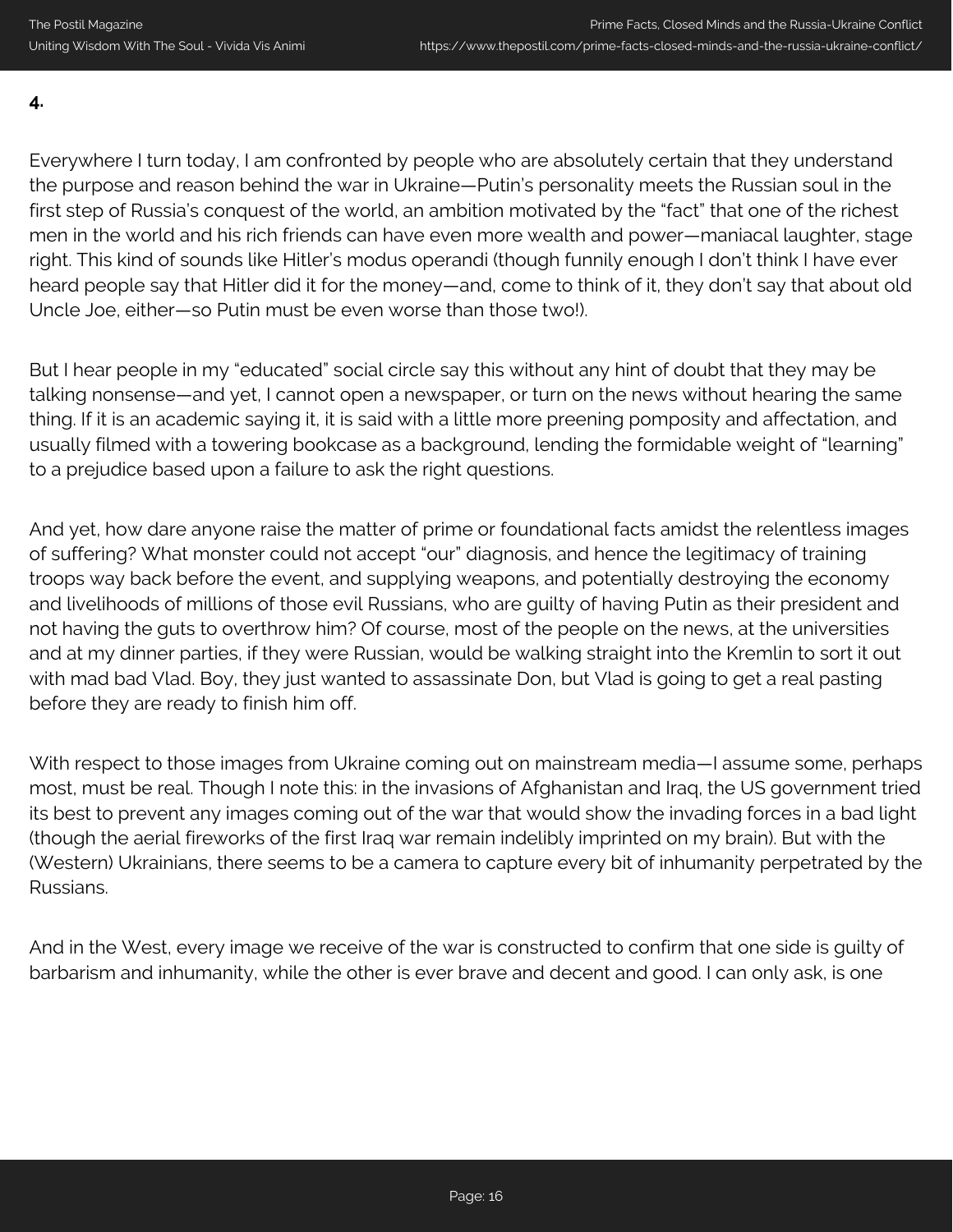really using one's intelligence if one believes that one side in this conflict always acts humanely and wisely and nobly, and the other not? Is one using one's intelligence if one is satisfied with the explanation that Russia has risked so many lives, and so much of the nation's wealth without provocation?

I think the wars in Afghanistan and Iraq were disasters in every which way, but I would not for the life of me think that anyone who traced their origin purely on the basis of George Bush Jr's psychotic personality, or money grabbing by him and his mates, or US evil imperialism were doing much of a job as an international relations analyst.

The US had its reasons—they may have been bad reasons, which I think was the case, but they had them. But for the most part Western media simply refuses to take Russia's reason for the invasion seriously. In part, that is because to do so would require actually heeding facts in which the entire rationale for what is a de facto US/NATO led proxy war—one which involves all manner of support, asset seizure, sanctions, censorship etc. without any actual declaration of war – would collapse. But the entire purpose of the bombardment of images of suffering by non-ethnically Russian Ukrainians seems to be to ensure that people feel so firmly convinced of Russia's evil, that they do not have minds sufficiently open to investigate other facts.

If, however, one took the time to watch Patrick Lancaster's reports from the Donbas one would have to accept the fact that exactly kind of horror is being inflicted upon Ukrainians, who are Russian first language speakers, and this has been the case for eight years, and it had received only the scantest attention from Western media. But the tacit moral a priorism that triggers the Western mind is one which that makes it obscene or callous to compare evil with evil. The evil is all Russia's, or more pointedly Putin's. But such moral framing as effective as it is as propaganda, and as effective as it is for dictating how people in conversation or in a public forum should speak or respond about the event is simply a displacement that is based upon a closed Western media intent on keeping the minds of people in the West closed.

Because the minds of the media audience in the West have already been shaped and largely made up prior to the war about who the goodies and baddies are, that there is no need for Western media outlets to apply even basic techniques of authentication to witness claims, "sets" within the theater of war, or footage they receive about the war. For some of the footage from the war on the Ukrainian side is purely fabricated; and I recommend Gonzalo Lira's analysis of the footage of the Bucha massacre .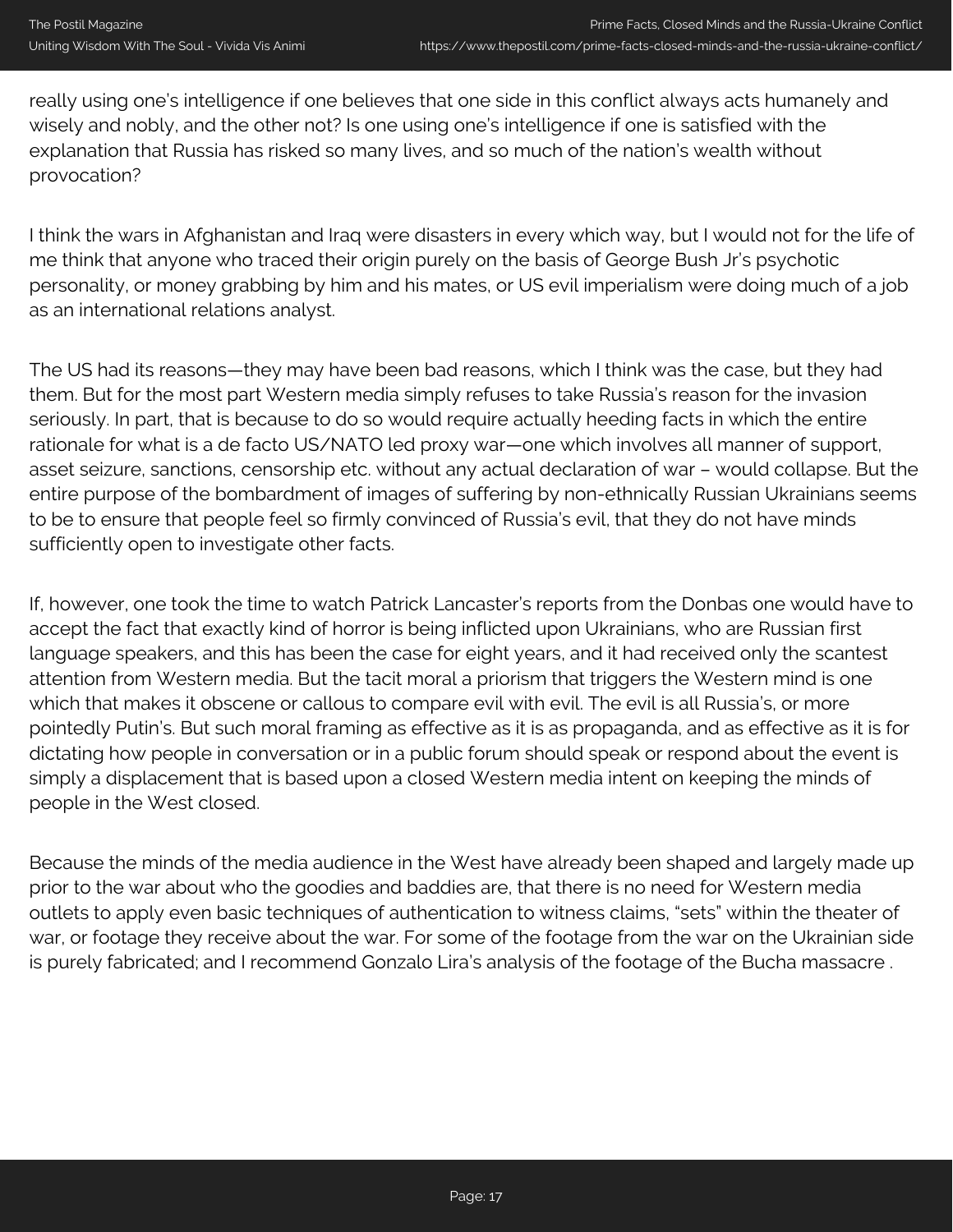Lira is one of a couple of independent Western journalists who has been reporting the war from inside Ukraine. There may well be Russian fabricated images as well, but not being able to trust main stream reporters to do an impartial job of analysis means I simply have no way of knowing anymore when these reporters are telling the truth. There are also examples of real images where the identity of the perpetrators has been changed to fit the required narrative of Ukrainian bravery versus Russian brutality. But to know that one would have to start looking at people who demonstrate the fakery of the images, or the real perpetrators of a war crime.

When it comes to war crimes, it is supposedly perfectly reasonable and hence not a violation of the Geneva Convention for Ukrainian citizens to be compelled to bear arms in the conflict. But let's not talk about Ukrainian war crimes; "fact-checkers" quickly establish that all those who have been let out of prison and given arms or groups, rounded up to fight, are "volunteers."

Once upon a time journalists for major news outlets used to question stories that smelled funny—but those days are long gone, and the academic commentariat are only too happy to slot such "factchecked" facts into their factually-based narrations about Putin's guilt. What matters is how many repeat the same narrative. The modus operandi of the fabrication of "truth" was established long before this war. But now it is treasonous to ask questions about the role of the United States in this proxy war in which Western Ukrainians are but cannon fodder. That the West simultaneously reports upon the massive number of Ukrainian refugees whilst also reporting on the bravery of Ukrainians fighting to the death for their freedom is suggestive of misinformation (a lie) concerning the degree of Ukrainian national unity which is simply not there. Another concealed prime fact is that Ukraine has been in a civil war for eight years. It has largely been covered over by the lie that the Maidan was something hailed by almost all Ukrainians who were so fed up with the pro-Russian President Yanukovych that they spontaneously took to the street to vent their anger. Yes, there was a large opposition – just as there is large opposition to any regime in any Western democracy. But the mechanisms of democracy count for nothing in the Western media any more once their corporate owners and their employees agree about overthrowing a democratically elected government.

There are also lies by omission – and one big whopper by omission is the general failure of the Western media and politicians to bother mentioning the widespread corruption of the Ukrainian political class from its post-Soviet origin to Zelensky himself. There was also the failure to mention the role of the United States, and anti-Putin oligarchs and their interest in providing resources for the Maidan. And, of course, the violence of ultra-nationalist, ethnic militias (the neo-Nazis) against (Russo-)Ukrainians, and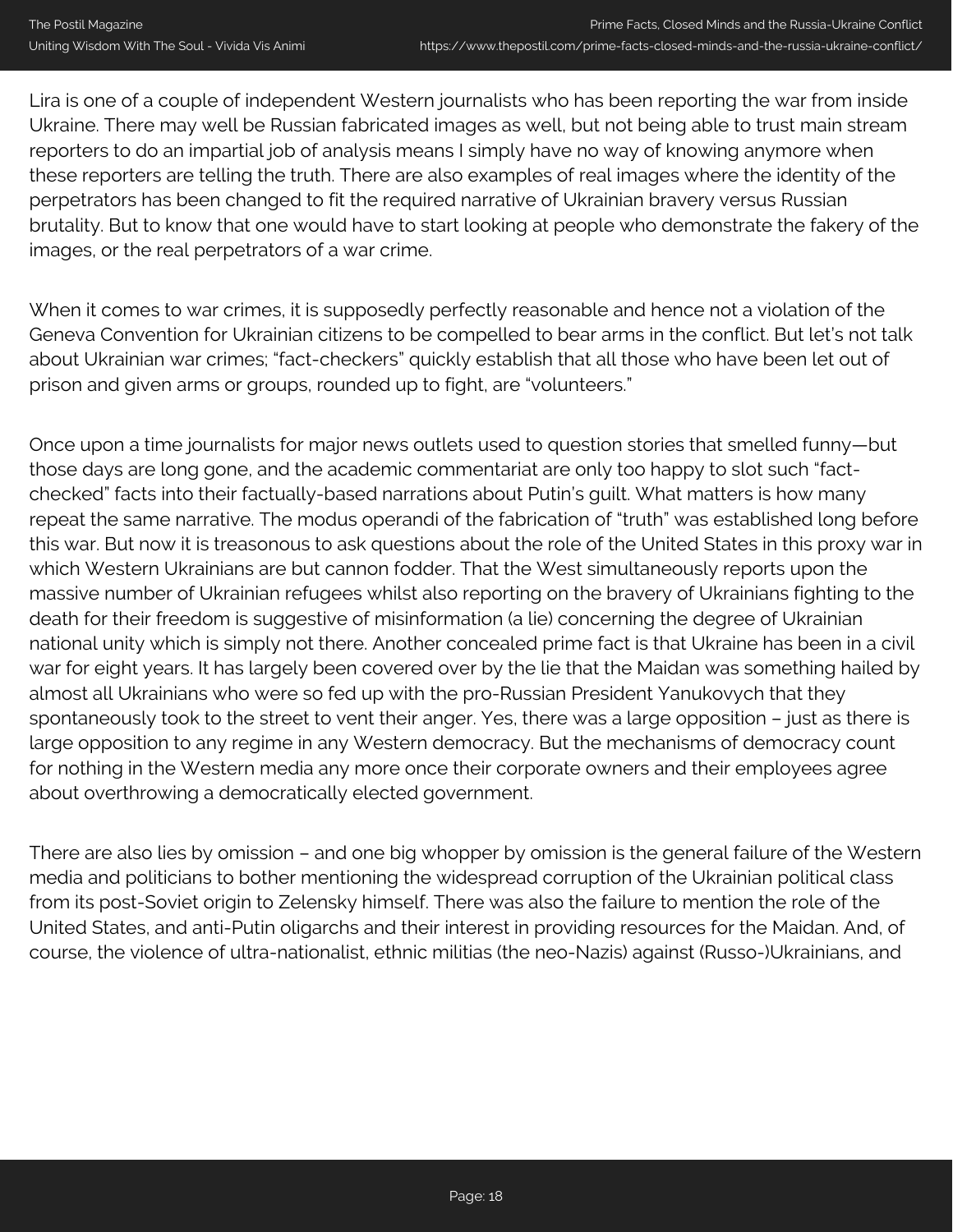the extent of the leverage and institutional power they represent (something that is not uncovered if one solely focuses upon their negligible parliamentary representation, which is only indicative of outright public support, which is not the issue at all).

There is also the failure to seriously examine the case for such an overwhelming number of Russo-Ukrainians in Crimea to seek and vote for independence – we are meant to believe it is merely an "invasion" by Russia. Similarly, I don't know anyone personally who knows why the overwhelming majority of people in Donetsk and Luhansk want to be autonomous regions, and why they are so desperate to be protected from government and militia forces attacking them. Then there is the failure to examine the prime facts involved in the Minsk Agreements—see Jacques Braud for more details (here and here).

There has, in sum, been an enormous amount of prime fact concealment if not outright fabrication in the war. And I find it somewhat incredulous that people who do not bother with such prime facts think their opinion on the war is anything more than prejudice and worth paying any attention to. But that, as I said earlier, is the problem with the Western know-all mentality which is but a thought cathedral of a priorisms or sheer ideology.

The combination of outright censorship, denunciation and moral belittlement of journalists who introduce information that is said to be "enemy propaganda" means that most people I know and read are completely ignorant of these alternative sources. That is to say there is plenty of information and plenty of points of view which are well and truly hidden from the general public's ken.

It is also the case that well-educated people, when it comes to Russia and Vladimir Putin, are now perfectly happy to trust the same journalists who have regularly propagated a great litany of falsehoods (from misinformation to disinformation to mere mangling of information to destruction of people's livelihoods and reputations). Why such trust in the case of Ukraine?

I can only answer that they are happy with what they think they know. They shouldn't be, but they are. When I say they shouldn't be, allow me to be theological for a moment. Those of us within the ideasprofessions have been called upon to profess the truth as we know it. But in so far as we are weak vessels with little intelligence, our professional calling also requires us to be aware of our ignorance. Such a concession is our saving grace, for it also means that our knowledge will always be partial, and we will invariably err. Hence while we are called upon to explore and investigate and present our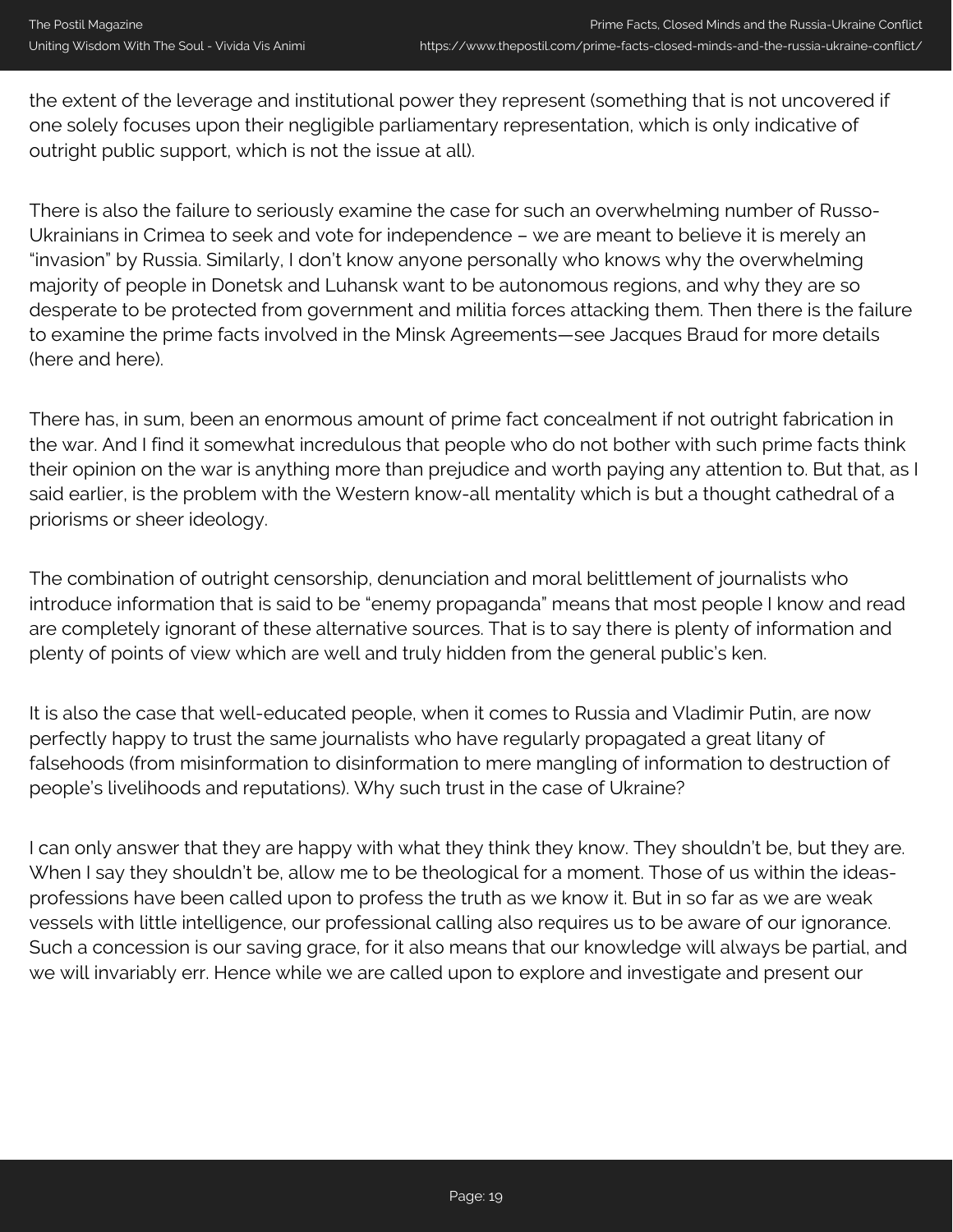findings it is essential if we are to do our jobs right to present our information as provisional. Far from being leaders and know-alls in the discovery and dissemination of information, we must labour humbly trying to understand more and communicating what little we know in the manner of a participant in a collective and ongoing dialogue.

Academics and intellectuals, in other words, are akin to the jurors of the trial of Dmitri Karamazov; we are in the position of trying to make sense of the evidence before us; but if evidence, i.e., a prime fact heretofore hidden is uncovered which makes the rest of the evidence collapse, then we should be resolute in following the truth and being grateful that we have been rescued from a great error. We move from error to error constantly. On those rare occasions we stumble upon some really important truths that matter are moments more due to God's grace, or, for those who wish to free themselves from all talk of gods, sheer good fortune, than our ability.

Sadly, though, my experience of those who work in service to ideas forget their higher duty to the higher power which places ideas in their proper context within life. Thus, my observation that academics and academically trained professionals are amongst the least likely people I have ever met to admit they are wrong and to change their mind.

Again, observed from my experience as university student and professor, the overwhelming majority of people who teach and study the Humanities at the universities have made up their minds on all important socially and politically essential issues by the time they have turned twenty (usually earlier). There are those who have a crisis of confidence in their ideological leanings, and turn the other way; but they are rare enough.

Much rarer, and I am grateful to a set of circumstances that allowed me to fall into this group, there are those who come to break not only with an ideological position but an attachment to the kind of abstractions that form the woof and warp of academic work which forces one to be more resolute in focus in trying to understand human experience, rather than a philosophy or theory.

The Humanities part of the academy is largely held together by ideologically or ideationally likeminded groups: whether liberal, Marxist, feminists, post-structuralists, critical race theorists, postcolonialists, or, the far more marginal groups like the Straussians, Girardians, etc. matters little, because such group-membership involves a betrayal of one's calling, which is to follow truth wherever it might lead, and to stand up and profess that truth. That is a lonely path; and it is not a way to secure prestigious publishers, or tenure, or friends within the profession and who can help you get ahead.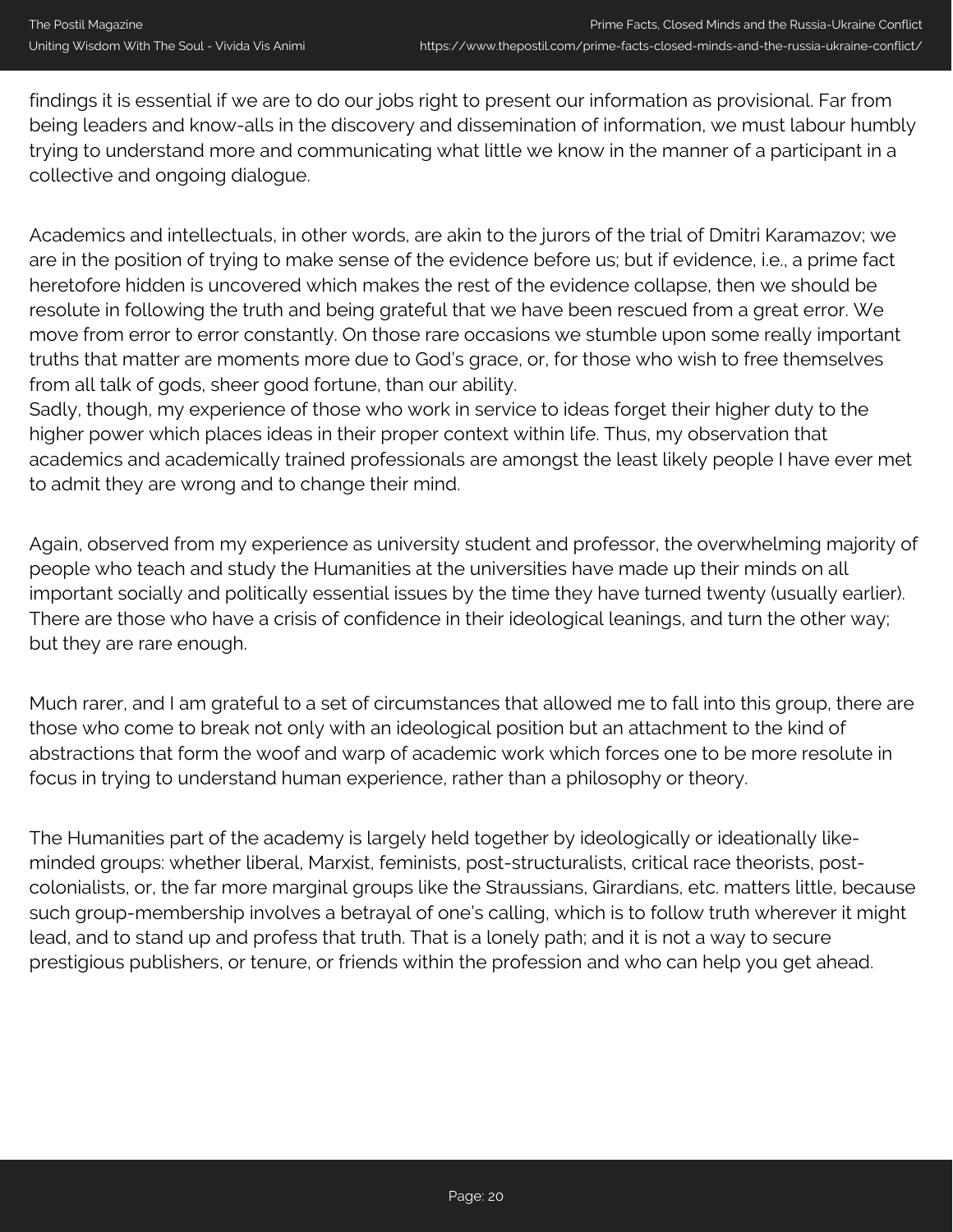The one benefit of academia is that you can reach the best and brightest of students who are hungry for the same thing you are and who will tarry a while with you as you follow your path. Apart from some students, I have met very few solitary travelers on their search to have a better picture about the ways and whys of the world and humanity. And the ones I have met are rarely working within a university.

The fact that few tread this path may well be why my academic friends are so willing to think they know what they don't know and to accept as facts reportage that lacks credibility. I might be wrong about this; it may just be laziness, or pride, a willingness to show their academic friends that though they cannot agree on some things they are not such monsters that they would disagree on something as important as the global climate catastrophe, or the invasion of the world by an ex-KGB agent.

What is indisputable is that, for my part, if there were compelling proof, I would gladly accept the truth that the war in Ukraine is due to unprovoked aggression by Russia; that it is but the first domino of a grand plan by Russia and China; and that the United States, Europe and other Western countries are within their rights to fight a proxy war against Russia, and to seize Russian assets and reconfigure the world's financial system in order to win this war, because it will not only stop World War III from starting, but also preserve the free world.

But there is no longer a free world to preserve, nor any compelling proof to convince me of that position– and if proof there be, it is certainly not to be found in lurid biographies that merely repeat the unsubstantiated stories that Putin's many enemies have routinely provided to the press (see John Helmer's blogs for more information regarding some of the more well-known ones). Moreover, those who denounce Russia's invasion invariably do what I find morally and intellectually repellant: they must absolve the West and NATO and the Zelensky government, and Ukrainian oligarchs, and Russian anti-Putin oligarchs in exile, and Western oligarchs with ambitions to own Syrian and Russian oil, and the representatives of Globalist Inc. who have taken it upon themselves to define who and what the international order is and how we all must live and accept as truth what they say is the "truth."

At the very least any compelling argument justifying the West's proxy war against Russia would require disproving—that the US and NATO have had a long-term plan to bring regime change to Russia; that the Maidan was part of that strategy; that the lie about official Russian interference in the US election of 2016 was a lie; that successive Ukrainian governments since the Maidan have been responsible for the persecution and mass slaughter of Russian first-language speaking Ukrainians, and the bombing and shelling of their homes and villages; that various players, from the President and his son, and other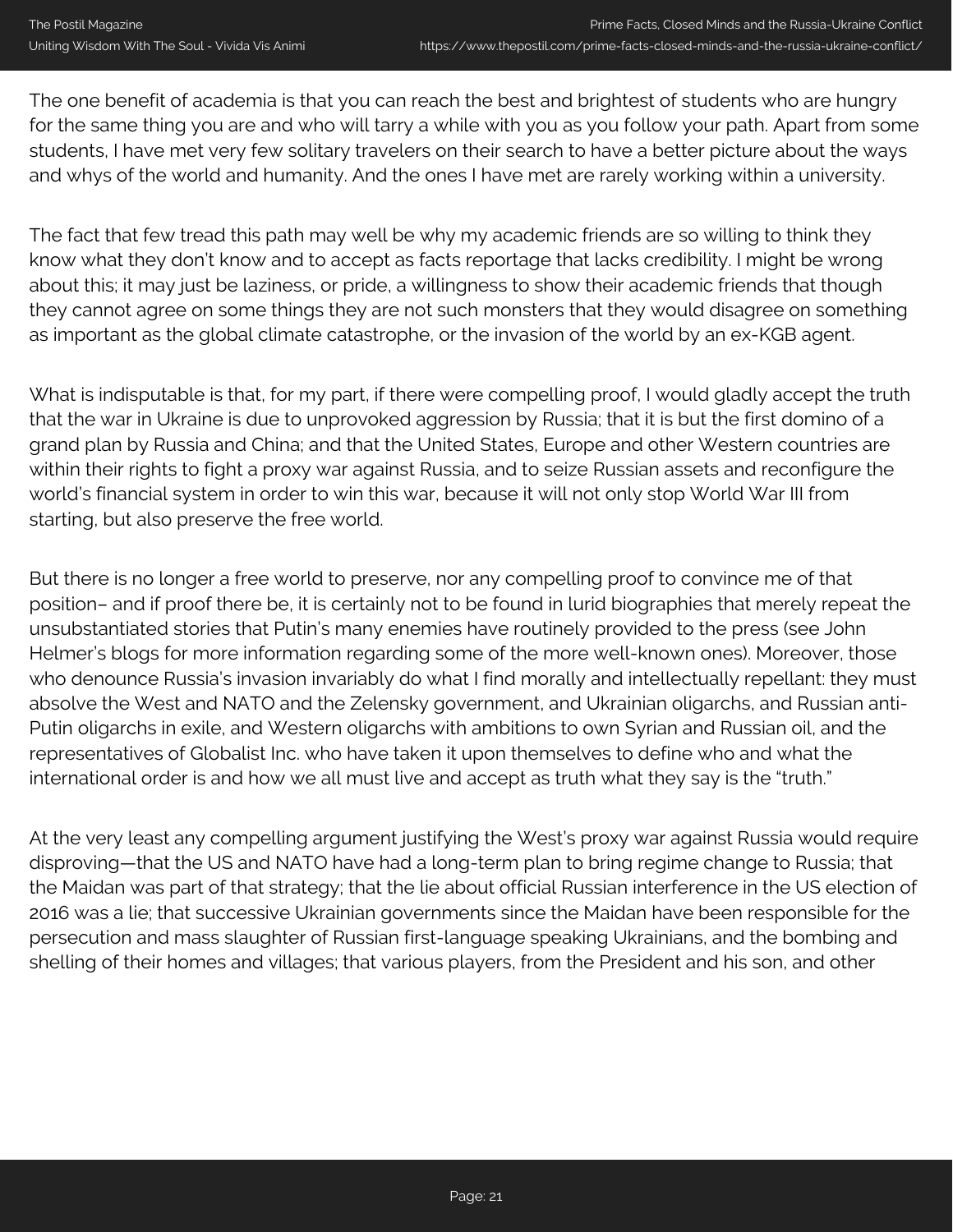members (in both political sides) of the American government have had financial interests that have contributed to the corrupt nature of the Ukrainian government, and exacerbated conflict in Ukraine; that the Ukrainian government had not been aggressively building up its troops to finally "take back" the Donbas before Russia's invasion; that Russia's strategic objective is not the complete destruction of Ukraine, but demilitarization and de-Nazification. On this last point, it would also be nice for anyone arguing the West's case against Russia to at least have a rudimentary understanding of military theory so that they might have some basic understanding of the tactics of Russia's military operation.

They might also take the time to investigate whether President Zelensky has truly sought to broker peace with Russia, and show that he is not beholden to Ukrainian and anti-Putin-Russian oligarchs, and ethnic militias. At the moment he is screaming that Russia is going to start a nuclear war if the West does not stop him. Really? Why would Putin not just do what the US did to Baghdad? (See the above point regarding Russia's tactics.) And such a person might also demonstrate how the United States has brought peace and prosperity to any region that it destabilizes, especially since the end of the Cold War. Recently, I saw an interview with Tony Blair by a journalist working for the *Economist*—for Blair Iraq is a success story. Some claims are so bereft of any connection to reality that to even bother to engage with them leaves one as covered in mud as if one were wrestling with a pig. But Blair is also symptomatic of a wide-spread cast-of-mind, in the West that is as woefully misinformed about Putin and Russia, as it is unmoved by facts about the basics of international diplomacy and the scale of mass murder and the sheer social wreckage that the United States has created in its attempt to fabricate and then lead a unipolar world into a new world order.

Apart from Jacques Baud, see his two articles in this magazine [\(here](https://www.thepostil.com/the-military-situation-in-the-ukraine/) and [here\)](https://www.thepostil.com/the-military-situation-in-the-ukraine-an-update/), who really knows what he is talking about when it comes to Ukraine and NATO and the War, and the blogs and writings of John Helmer, I strongly recommend tuning to [Alex Thomson](https://www.youtube.com/c/AlexThomson-EasternApproaches/playlists)—or any of the other podcasts and figures in [my article of last month](https://www.thepostil.com/the-russia-ukraine-conflict-and-the-tumult-of-our-time/).

When I see academic friends of mine convincingly refute the insights of such people who really know what they are talking about, I will gladly change my mind. In the meantime, I only wish that those whose livelihoods have been in the groves of the institution founded by Plato would follow in the way of his teacher and founder of philosophy proper—by starting from the position of knowing that they don't know, instead of identifying with and repeating and expanding upon what someone else says who also does not know (or worse, prefers to conceal).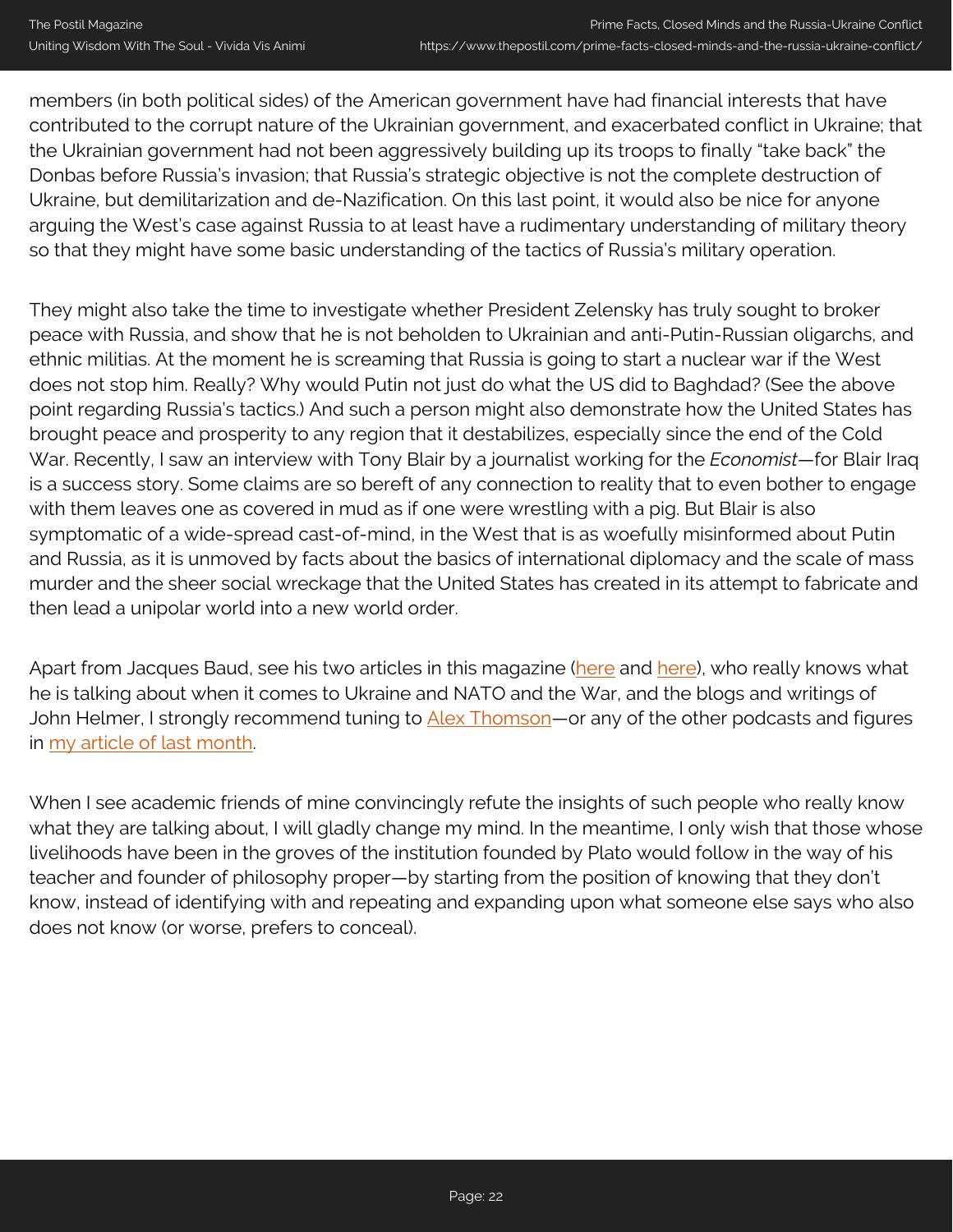The men of light hoped for too much of human beings, and claimed too much about what they know and could know. In doing that they contributed to previously unimagined evils – most notably the sheer scale of technologies of destruction that science enables, and the totalitarian ideologies which legitimate mass killing.

I have all manner of reservations about the writings of Max Horkheimer and Theodor Adorno (*The Authoritarian Personality* is truly abysmal)—especially their ignorance about economics and international relations, and a reliance upon Marx that they think offers them a cloud-like vantage point from which they are able to break down the social world into the two dominant social types, viz., oppressor and oppressed. In doing this, they also helped prepare numerous foot-soldiers for Globalism Inc.—which is, inter alia, the perfect firm for employing the saviours of the oppressed, so that a great new technocratic tier of wealth and status will exist purely to ensure that oppression will never occur again: life will be sheer pleasure and complete virtue, at least for those who decide who may live, reproduce, be employed, and speak on the topics, which they, as funders and directors of the "science" and the "good," deem permissible. All we will have to do to not be oppressed is give our hearts, minds and souls over to those who will think for us, and lead us.

But I do concur with them that the Enlightenment carries its antithesis within its development, and the best we can do against the totalising global corporatist administration reality of our times is speak out against the mental closure rapidly befalling the West. Refusing to accept the lies about the war in the Ukraine is the least someone can do who would like our political class to become skilled in the creation of peace, rather than continue in the bungles of war and the spreading of international chaos that comes from incompetence, and the same lack of basic human decency that has created the same moral chaos that exists today in pretty well every Western nation. No, that does not mean I think China and Russia do not have their own problems—but unlike us, their leaders did not have the socialeconomic- capital supplied by multiple generations who fought for and achieved great liberty which is now being squandered in reckless geopolitical adventurism and the domestic suppression of freedom, for the sake of vapid abstractions, divisive identities, and infantile and self-indulgent priorities and values. When someone can show me that going to war with Russia might somehow solve these problems, I might take them seriously. For now, though, I see the refrain that Putin and Russia are simply evil as but one more symptom of the West's loss of mind.